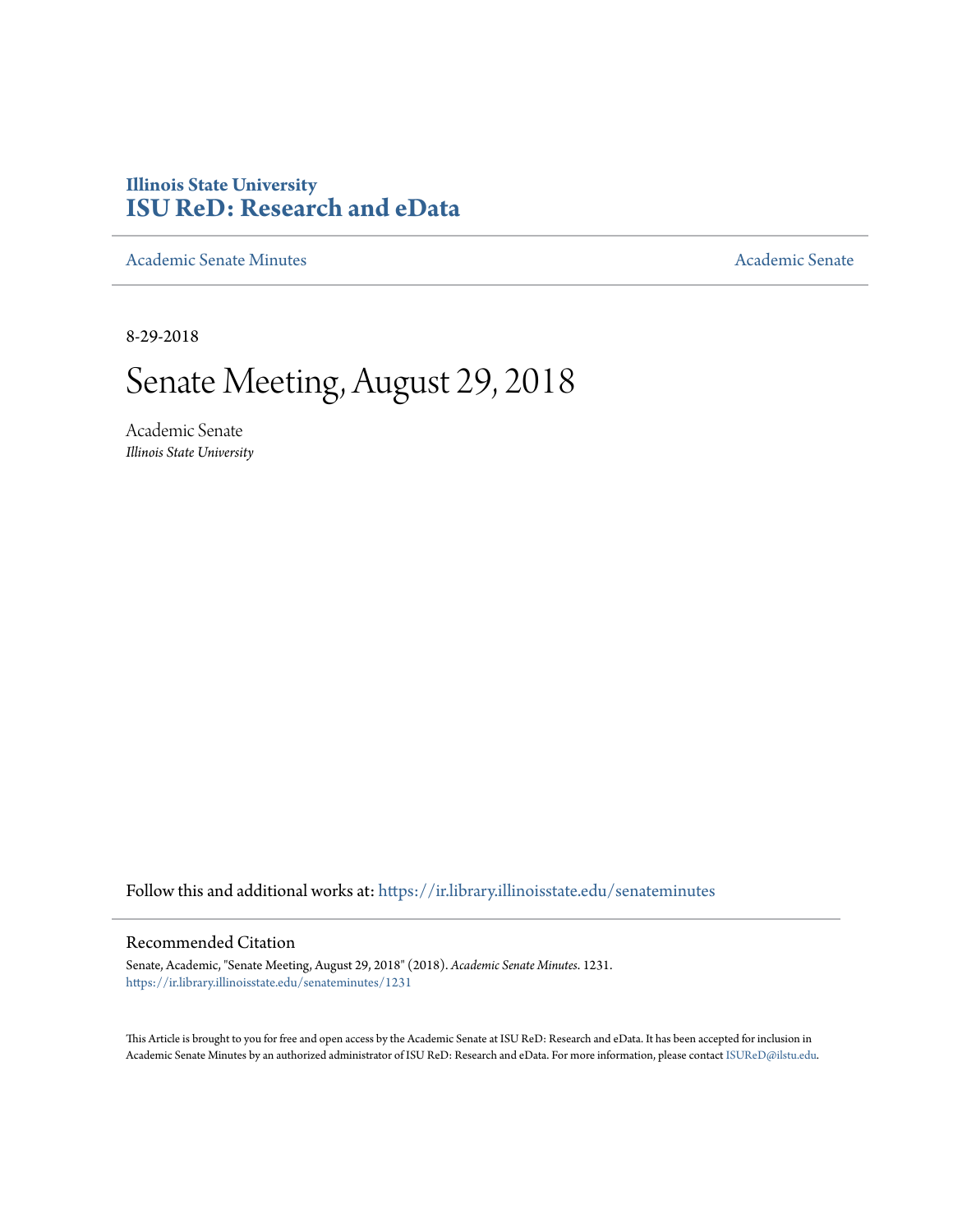## **Academic Senate Meeting Agenda Wednesday, August 29, 2018 Approved**

## *Call to Order*

Senate Chairperson Susan Kalter called the meeting to order.

## *Roll Call*

Senate Secretary Martha Horst called the roll and declared a quorum.

Senator Kalter: Wonderful. We also have the presentation to begin with. We have been wanting the State University Annuitants Association President, Larry Alferink, to be here for the last year, but we had such a busy year last year and he had such a busy schedule as well that we couldn't figure out where to fit him in. So we finally have Larry Alferink to give us an update on the activities of the State University Annuitants Association, which essentially, for those of you who are not familiar with them, helps to advocate for us regarding pensions and other issues for people who have retired from the university. Take it away.

## *Presentation: Update on SUAA activities (SUAA President Larry Alferink)*

Dr. Alferink: Thank you. If you are new to campus as an employee, once you collect your first paycheck you may not realize it, but you are an annuitant because you are participating in the State University Retirement System and they define you as an annuitant. So you think of annuitants as retirees, but in fact anybody who is currently employed or who has previously been employed and, for example, retired, is an annuitant and is eligible to join the local chapter of ISU, of SUAA – the State University's Annuitants Association. I have the President, Gail Lamb, who is the President of our local chapter, and as Susan mentioned, I was President of the State University Annuitants Association representing 53 different campuses around the state – the universities and the community colleges. My term expired in June and I am now Treasurer, but I'm still active. I also served on the Senate for a couple of stints, ending up as Chair of the Rules Committee for a period of time, and so I have an affinity for this group such as that can develop. The Annuitants Association represents your interests as best we can. We do that whether you're a member or not a member, but we prefer you to be a member. And we do that by protecting your pensions and we also do that by protecting your benefits so that, for example, there was a constitutional amendment proposed that would eliminate or modify the pension clause in the Illinois State Constitution and that pension clause, Article XIII, Section 5, is very important and we defeated that pension. We were the only organization that had the legal authority to oppose that pension across the state, and we mobilized against it.

Our lawyers also played a major role in defeating a bill that would have substantially reduced your pensions in the future, commonly known as SB1, and our lawyer was the one that the Supreme Court Justices cited heavily, and that decision was unanimous. And so we work very hard on your behalf. As you may be aware, over the last decade or so the state has spent a lot of its time trying to address a pension debt issue that has arisen for a couple of reasons, one of which is a failure to fund the system and so in some years they didn't put any money in or they didn't put as much money in as was required in the law and instead diverted it for other purposes in the state budget. And that didn't seem to be a problem at the time, but over time that had gradually grew and the pension debt is now \$137 billion. Now, for most people that's a significant amount of money. The other reason why it grew is because during the Edgar administration there was recognition that the pension debt was a problem and they decided they should do something to fix it, so they developed what is called the "ramp up," and the ramp up basically was designed to pay off the pension debt but was designed badly. It basically did the same thing that not funding it did. It underfunded it in the early years and then ramped it up in the later years. So in the early years, paying off the pension debt didn't require very much money. We're now in the ramp up period where now it's a significant amount of money, and by 2045 when this ends, it will take up 19-20% of the state budget. That's not sustainable. You cannot have a bill that requires 20% of the state budget to be used to pay off a debt that shouldn't exist.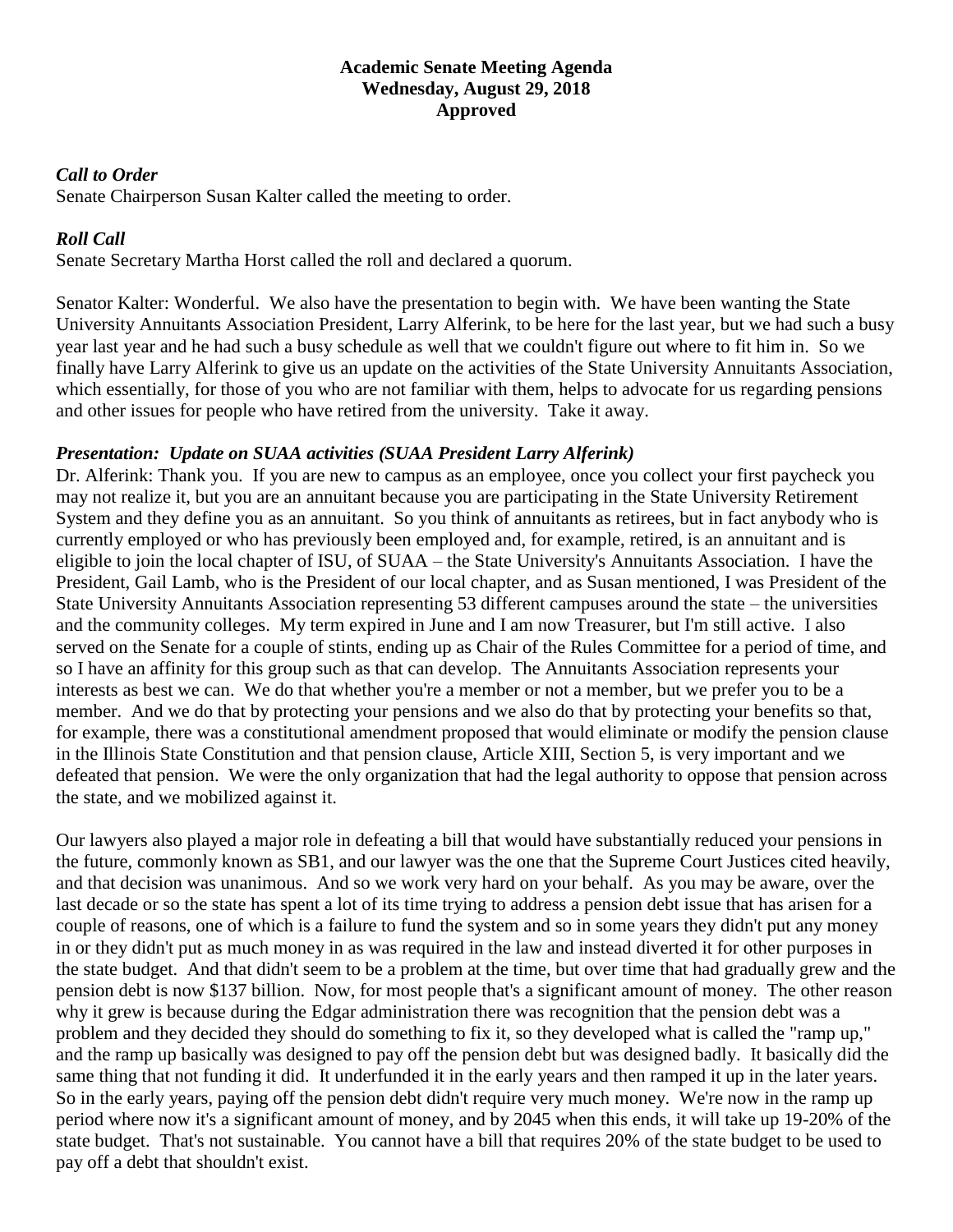So I'm here today to say that we have proposed an alternative way of addressing this issue that we are very hopeful will pass in some form or another. I'll describe it in its basic form, although that's not necessarily what we would expect to pass. What we're proposing is that you level out the payments at \$8.5 billion a year. That includes the currently required payments to the pension system as well as some money to pay off the existing debt, and it would pay off 90% of the debt by 2045, which is exactly what the ramp up bill was designed to do. 8.8… or 8.5% is about 8% of the state budget currently. That's a whole lot better than 20%. And in a couple years, if we do nothing, it will be at 12% or 14% of the state budget whereas this keeps it flat, and it does so by putting the money, the payments of the money, into the pension systems. The state has done this before, but what's happened is they've siphoned the money off from the payments that were supposed to go in the pension system and used it for other purposes just like they siphoned off the payments that they should have made. And if you don't put the money into the pension systems, this solution doesn't work. So the key to the solution is the money that exists that is earned is put back into the pension systems. The pension systems invest money and they make money on those investments, and that's key for the success of any pension system is to have money that's put in and then that earns earnings from investments and then that is used to help pay the pensions for myself and anyone else who is working for the state, who retires from the state and takes a pension. We have an actuary that we hired to do the actuarial calculations, and he came up with various models. We have presented this to the Civic Federation in Chicago (the Civic Federation is a group of very wealthy individuals who basically supported all the pension changes that you could possibly make that would reduce your pensions) and to the Better Government Association. For the most part it was very well received except by one person, who is the person who is kind of in charge of some of this stuff. And immediately there was a lot of bad press in the financial press. We had not actually described the proposal to anyone else, other than in this room, in that room. Much of it was wrong. There were a lot of errors in it, so we think it came from people who were at that meeting. If you were paying any attention… In the meantime, shortly after that (and this was in basically the end of January), it was presented to a subject matter hearing before the House Personnel and Pension Committee which is chaired by Representative Robert Marwick, who is a democrat in the House. He is the sponsor of this bill. You cannot have a bill on pensions with a better sponsor than the Chair of the House Personnel and Pension Committee, and he is really dedicated to getting this passed. Now, I don't expect it to pass exactly in the form that I've described it to you today, and I haven't gone into all the details. You'd have to be an actuary to understand everything about it, but I've given you the synopsis. I expect what will happen, and this will happen in January in what's often called the lame duck session of the legislature… They didn't want to introduce it during the regular session because it's controversial, it's new, it's hard to understand, and things that are controversial and new are harder to get passed. And so it needs to have time to percolate a bit. It's now percolating.

There is another group called the CBTA – oh, what does CBTA stand for anymore? It's a think tank out of the University of Illinois of Chicago, and they have their own solution which is to re-amortize the debt and to basically extend the timeline for paying off the debt, which actually costs more money. It doesn't save the state money; it costs more money. But it does reduce the annual payoffs. We expect that this will be combined with that bill from CBTA and probably a few other things. We may or may not like all of those – we don't know – but that package… There will be a package that this is part of, and that package will probably reduce the amount that has to be put into this in each year. So we'll have to see what happens come January or maybe next year following the legislative session. But if this is introduced in the form that I've talked about, it would require a loan to loan \$107 billion. That is the largest public loan that has ever existed, and therefore that's scary. And so it's a little hard to sell. People, their jaws drop when you talk about taking out a loan of \$107 billion. If implemented, the actuary estimates that it would save the state \$103 billion between now and 2045. So, it substantially reduces the… The debt is not \$137 billion; that's the current debt. That assumes that you pay it off today and there is no interest that accumulates. The actual debt will be \$300 and some billion dollars. It will be about three times that. And if you pay off this debt earlier by using the proceeds from this bond, you would reduce that liability substantially. \$103 dollars is, in my opinion, substantial. And it does that by reducing the risk from those that are in the pension systems to the bond market. And if it works, the bond rating agencies have tended to rate the state budget issue as terrible, and that means that the sale of bonds costs the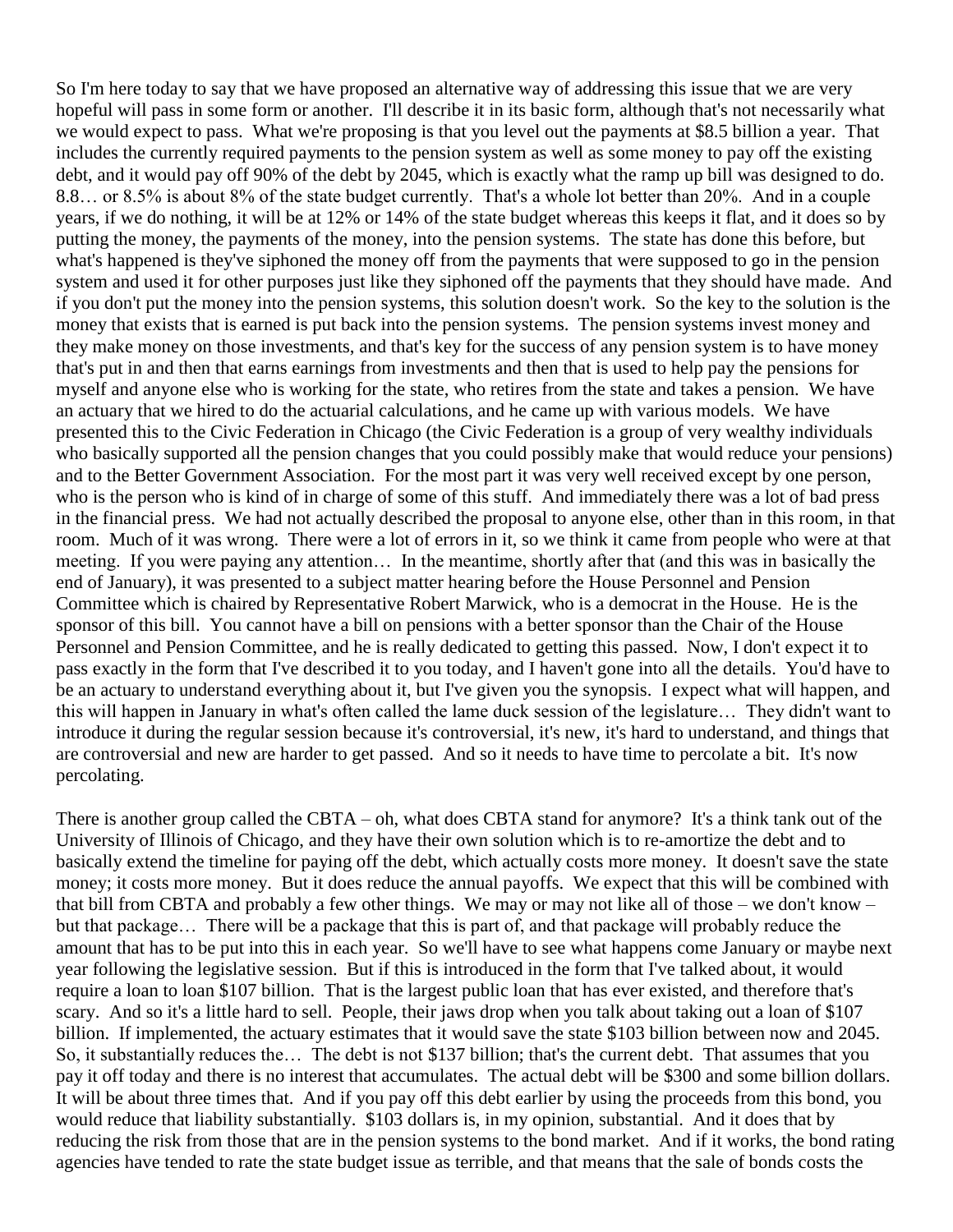state a lot of money. We're very close to junk bond status. If we have a solution to the pension debt, that's the reason why the state's bond rating is so low that the bond agencies like. The thinking is that this would also help the bond ratings for the state, and that would help everybody.

For those of you that are students and are thinking about becoming teachers, you are affected by this. If you graduate and take a different kind of job working for the state, you would also be affected by this. So its impact is very broad, and if you are a taxpayer living in the state it would also affect you because your debt would be substantially reduced. So it is a new solution. It is a controversial solution because it is so different from how they've been thinking about it. They've been thinking about attacking everybody and reducing this. Some of this is the attack on school systems and, therefore, teachers, and the state asks why there's a shortage of teachers. This will help alleviate some of those problems. There's one other point I was going to make here. Well... So, that's the main thing I wanted to talk about.

There are some things that did pass this year that may or may not be good. I'm not going to spend a lot of time talking about this because some of it doesn't really affect anybody in this room. There is a bill that was passed that allows individuals who wish to sell off their pension or a portion of their pension at a discount to the state so that they would get their pension money up front. That applies to people who are no longer employed by the state but are not eligible to retire. It may be a good deal for them particularly if they're in ill health. Whether the state is going to save money from this, I don't know that anybody knows. It also applies… You can delay and discount your pension and you can take your pension from the current 3% increase each year to a smaller amount that's about half of that. So you can delay it and reduce it and you get some of that money up front now that you could use to spend for other things. Again, if you expect to die soon that may be a good proposal. For other people, you're going to need a financial advisor to sort of sort through whether this is a good deal for you or not.

Last spring when I was invited to attend this meeting, there was a lot of bills that were of great concern to many people in this room. One of them, for example, was a bill that would allow you to be certified as a teacher after three years. That three years in college would produce a certified teacher. That didn't pass. That's probably a good thing. There was a bill that would standardize the application process for all the universities and that if you filled out this application and met certain requirements, every university in the state was supposed to accept you. That didn't pass. There was a bill that was going to specialize, universities to be specialized in different areas, and so if you went to a university because it was close to your home and you thought you might find something there that you wanted to major in, if this bill passed they might not offer that anymore. And so there's a whole lot of those kinds of things; all of those failed to pass. They've been introduced before, but they could come back and we'll have to monitor those. And we will work against them if they come back because we want things that improve higher education, not things that may be detrimental to it. So we work with the universities and other people to try to do this. We have worked to try… During the several year budget crisis when universities weren't getting money, we were working to try to get money for the universities. So we have kind of our fingers in all kinds of things that affect higher education and you, and that's my report for this year. If you are interested, we do have some brochures about SUAA, and we have some membership forms in case you're interested. It would be great if you joined us. The membership has gone down because the number of people employed by many universities have gone down. And when people aren't employed anymore, they aren't interested in supporting higher education. So, this university was not one of them, and so it would be very nice if we could continue to be one of the largest chapters in the state. Thank you.

Senator Kalter: Do we have any questions for Larry? Thank you, Larry. And it looks like we have the other Larry who has a question or a comment.

President Dietz: I don't have a question; I have a comment. I've worked with Larry and Gail for some time, and they work diligently for this issue. I want to say that the financial pickle that the state of Illinois finds itself in has no relationship to anybody doing anything wrong that's a retiree. They simply have retired under the conditions that were offered to them, and oftentimes I think we see some blame coming there that's completely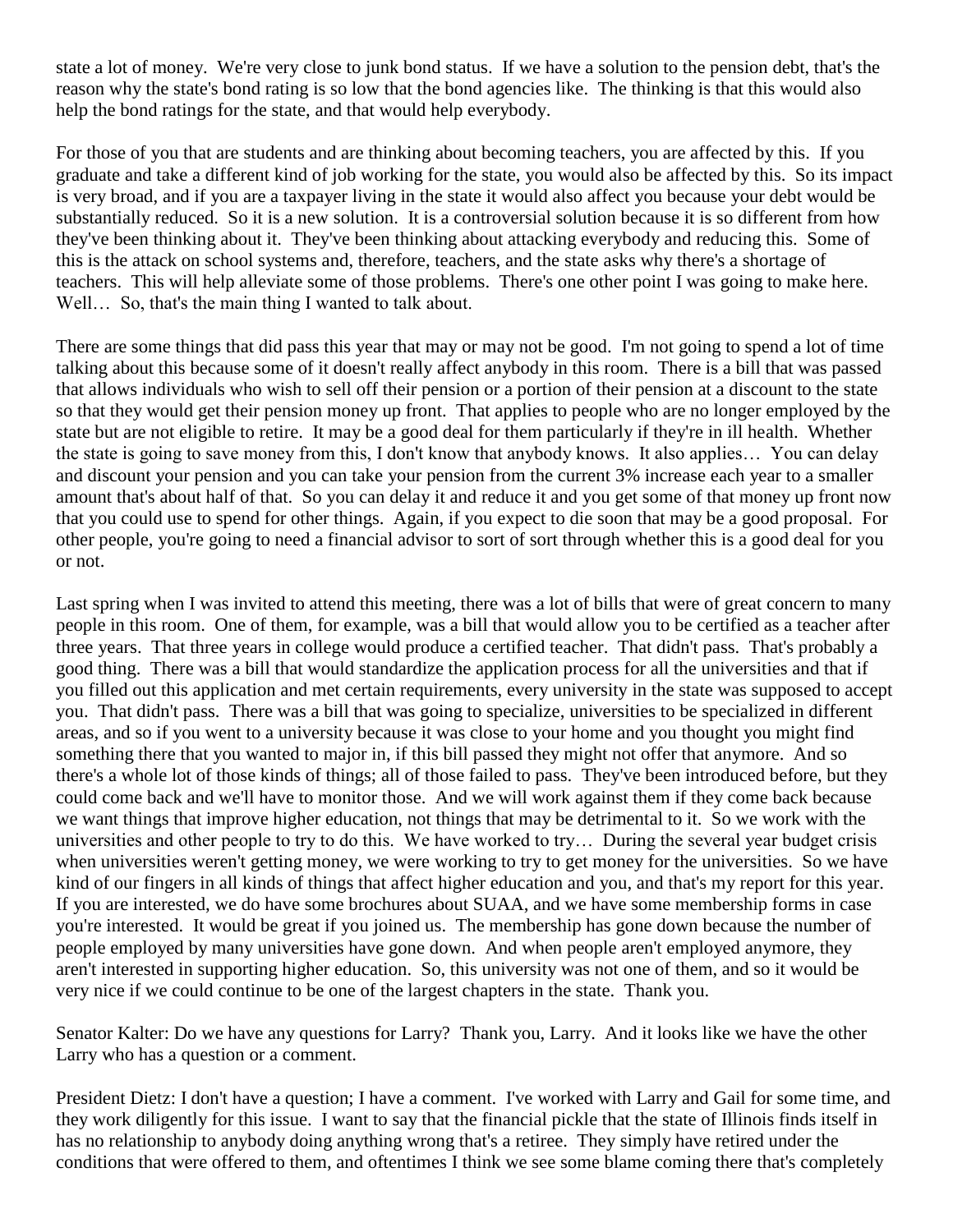undeserved. And I want to commend SUAA and Larry and Gail in particular for spending time coming up with some draft solutions to an issue. It's not really a situation where they're kind of disinterested bystanders. They've been participating in a discussion and I really commend them for the time and energy that they've put in on this. So, thank you.

Senator Blum: Yes, I was wondering if you could… I kind of wanted to explain to my faculty what you just said, and as I was trying to take notes it was like there was a lot. And I was wondering if you could like draft up something. I was going to ask also to request that it have some detail to it so I don't misrepresent what you said. Is that something that you could do? Would that be okay?

Dr. Alferink: Yes. I could do that. I was looking for this on the SUAA website and wasn't able to find it this week, but I can get a copy of it. We have a summary sheet, and I'm not sure why it's not there. I can also send you an e-mail. The Center for Tax and Budget Accountability, CBTA, who has their own proposal, has now adopted our proposal as  $a - so$  this is the point I was going to make – as our proposal to deal with the budget crisis for the city of Chicago, which also has a substantial budget crisis. And they are talking about using our solution as a way to help the city of Chicago deal with its substantial debt. What I have described for you is not… We're not wedded to the details of this proposal; we're wedded to the concept. We're wedded to changing the way in which people think about solving the pension debt rather than doing it on the backs of people who work for the state and, you know, have put their own money into their pensions. And we want a solution that's fair. We want a solution that helps the state, and we're willing to modify what we have, but we want to get the concept out there and that concept now seems to be gathering some momentum. It's not quite as novel as it was when we started talking about it over a year ago. So I'd be happy to… My e-mail is my last name, Alferink.

Senator Kalter: So, before you go on, I just want to remind everybody. So, we will have a transcript of these minutes and it sounds like SUAA does have something already written up. So I don't want to put you to any extra work, Larry. So, one of the things we can do is trigger when those minutes come out is to have Cera send that around. Sorry, I didn't mean to interrupt you as you were in the middle of your e-mail address. Why don't you go ahead and give that?

Dr. Alferink: @ilstu.edu. So I was obviously an early adopter because I don't have an initial in front of it.

Senator Blum: I'm sure there are other people who would like to be able to share the information.

Dr. Alferink: I can send you that one page summary sheet.

Senator Blum: Yeah, because it's kind of a complex issue. Right?

Dr. Alferink: Yes, it is.

Senator Blum: And I think when I talk to faculty about it I don't want to say the wrong thing.

Dr. Alferink: It is important to recognize that it's been vetted by a professional actuary because the state will require that, and we have come up with multiple solutions to deal with what the legislature would be willing to accept, working with Representative Marwick. And I can easily get you that sheet and can pass it around to all members of the Senate.

Senator Dawson: On the SUAA web page – I've brought this up here, that's suaa.org – on the left side of the main screen there is a link to the bond proposal. It's 22 pages. I'm sure there's a recap somewhere. So, an executive summary.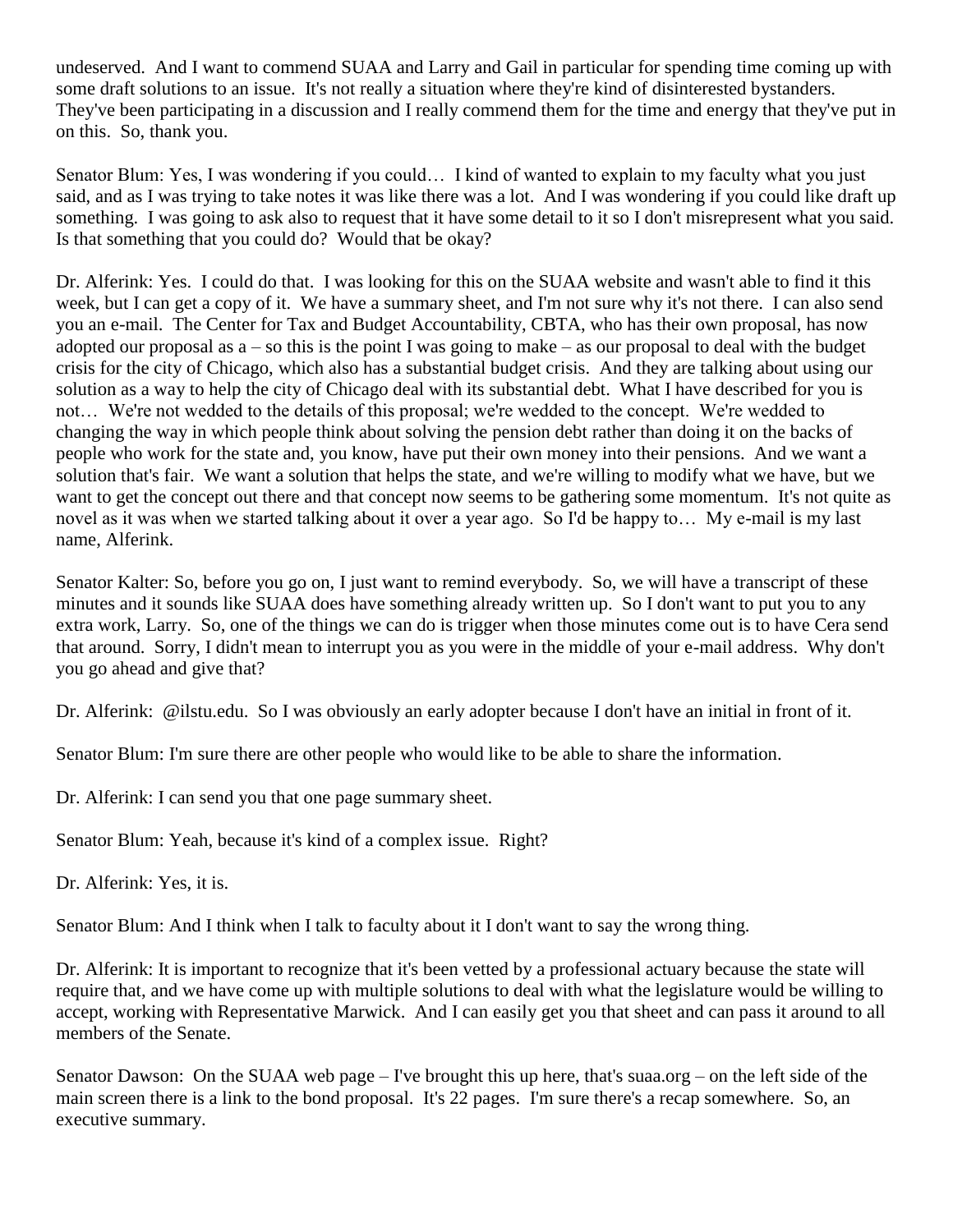Dr. Alferink: That will be actually… That will give you… I didn't want to talk about that one because that will give you multiple solutions to this; it's not just the one solution. And it's PowerPoint slides and some of it is what an actuary would describe. So our one page summary sheet would be more useful for your purposes.

Senator Blum: Thank you so much.

Dr. Alferink: Sure.

Senator Kalter: Are there other questions? I always like to take the opportunity, because it bears repeating, that this is particularly important because none of us gets federal Social Security, and my guess is that about 1% of the state knows that, and they're probably the ones who work for the state. So whenever you go out there and talk to people about the pension system, just ask them that Socratic question: Did you know that the people you're talking about actually have no other safety net besides the state pension system?

Provost Murphy: And it's our money. (inaudible) we actually put that money in year after year. So my 33 years of service thank you both for all that you do.

Dr. Alferink: And I should also add that, like all employment systems, employing people is a competitive situation. Sometimes it's a local competition and for certain positions you advertise in the local newspaper, perhaps, or in other things. In other cases it's a national or international search because you're trying to hire the very best person in a field that maybe there's not that many people who are experts. And you're competing, and part of that competition is based on the salary offer and other conditions. Other parts of it are about the benefits that happen when you retired, and those can be very important parts of the package for people to make the decision. And so this affects the quality of the people who you interact with on campus who teach you, who work with you in residence halls and in student organizations, and so it affects your life in ways you don't understand and recognize. But I can assure you that it does, and now you understand it.

Senator Kalter: Any other questions? All right. Thank you so much, Larry. I also should have, when I introduced you, reminded everybody that you were Chair of Psychology for, I don't remember how many years it was.

Dr. Alferink: Fifteen years as Chair of the Psychology Department, a couple years as Director of the Honors Program, a couple years as Associate Dean of the Graduate School, and a couple years at Undergraduate Studies.

Senator Kalter: And so it should bear repeating that one does not stay chair of a department for 15 years without doing something right, right? Very nice.

Dr. Alferink: Or, alternatively, you're a slow learner.

Senator Kalter: Thank you so much for coming, to both of you. All right. We'll move on to chair's remarks.

## *Chairperson's Remarks*

Senator Kalter: Good evening again, everybody. I want to say thank you again to President and First Lady Dietz for hosting us at the university residence. It is always a treat to fill up on heavy hors d'oeuvres and light conversation before our first Senate meeting of the year, and I think that opening event and the administrator question and answer period at these meetings also signal to our campus how important it is to our President, Provost, and Vice Presidents to listen and respond to the thoughts, ideas, and concerns of the faculty, students, and staff through this governing body and the other branches of our shared governance system such as our ASPT committees. They value our leadership and wish to hear from us about theirs. As I said there, I think it's going to be a great year. We have a more diverse Senate and a more diverse Executive Committee than ever. We are over the hurdle of lengthy deliberations about academic due process and faculty disciplinary situations.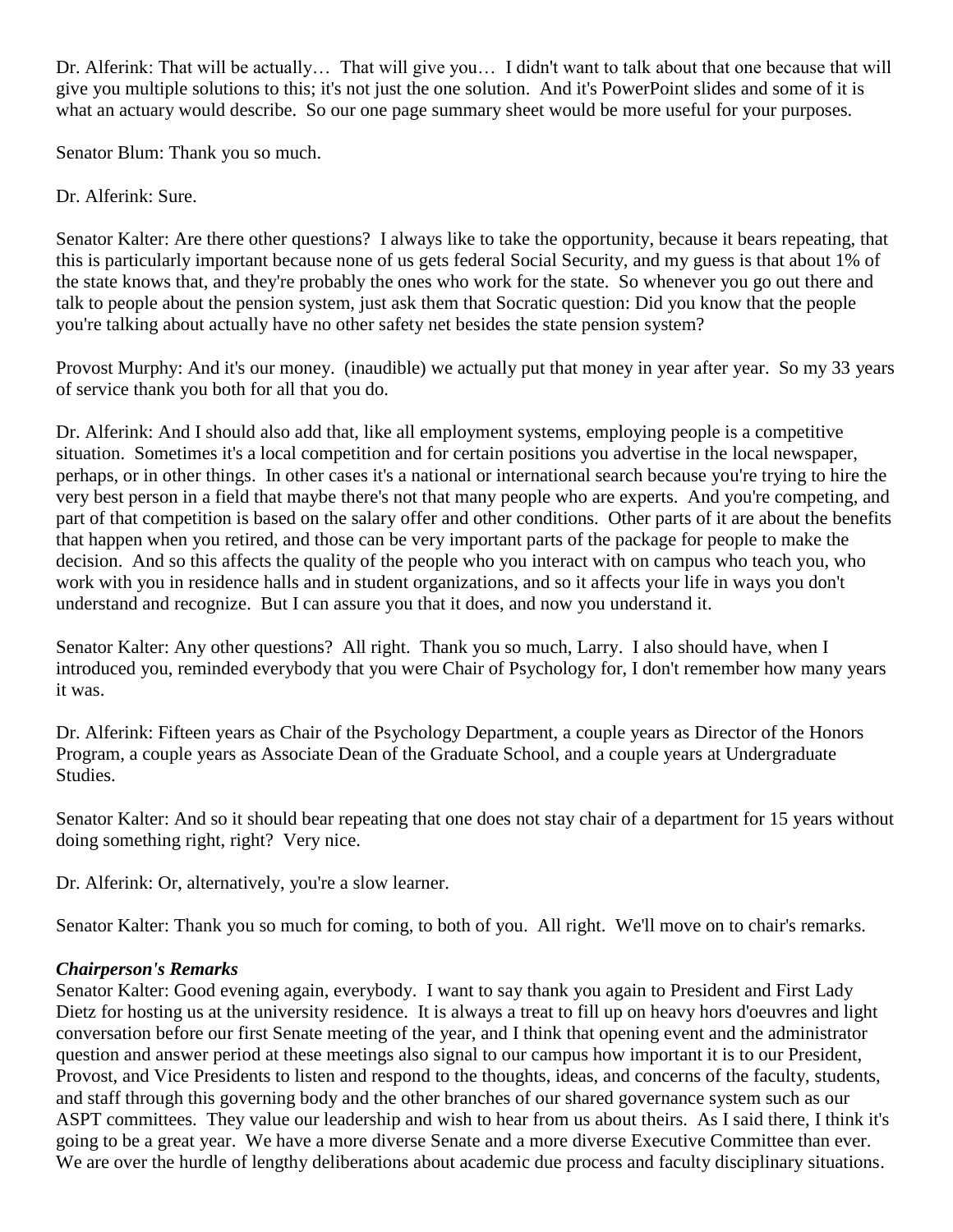We have a refreshed and expanded strategic plan for the university. We are already seeing on campus how the slow and steady increase of international students for undergraduate and graduate programs will start to transform us into something better than what we have been. I hope it also offers a challenge to us, and I would offer a new challenge to our administration that over the next 10, 20, or 30 years we further diversify not just what countries our student body comes from but what states of the union. While it's a proud thing to boast that we admit 95% of our student body from Illinois, it would also be better for the education of the whole for a greater percentage of that student body to originate from out of state. One way to combat brain drain to other states is to keep students from Illinois in Illinois, but another is to attract students into our state and have them join us in making it a place to be so much more proud of that they won't want to leave. We are also, on the other hand, poised as a university of excellence, for example in K-12 education, to impact K-12 classrooms far beyond our own borders including underserved areas where our alumni teachers might serve as part of a pipeline of opportunity and economic development for areas of need in the United States.

Every summer at the start of the summer, I start noticing what kinds of momentous events are going on in the world that might be relevant to us as we step back into the next school year, and this summer many events of moment happened, and there were too many of them to name. When half the country was up, another 30-40% was low and down and vice-versa, but as the Chairperson of the Academic Senate of a university that began as a normal school and where so many of our faculty are involved in areas related to child development and the education of youth, I would be remiss not to say that I witnessed this summer one of the greatest atrocities that I have ever seen perpetrated by the United States government in my adult lifetime. I would never have imagined that we would witness basically what I see as a mass kidnapping of infants and children from their parents at the border. As educators who understand human development, we understand the injury that these traumatic and lengthy separations have had and the long-term impacts on the children – the attachment disorders and other ills likely to be provoked by this cruel, unusual, and mean-spirited policy. I am heartened that people around the country for once these days rose above their partisan identities, recognized themselves first as moral beings, beings of conscience, beings of obligation to a higher power or purpose than base political interest, and united to force a retreat from that policy. Notably, Senator John McCain, who called these actions "an affront to the decency of the American people and contrary to principles and values upon which our nation was founded." I am appalled and disgusted that reunifications are still necessary, and I hope that we will all continue to monitor their speed and condemn any complicity on the part of our state, local, or private entities in the separations.

Some of you may have heard that my father and I brought my most wonderful mother to Ireland this summer. It was a stupendous trip. Not only was it filled with extraordinarily deep history, grand beauty, and wonderful people, but we were able to visit the towns and counties from which six of her eight great-grandparents originated. She grew up hearing from at least one of these children of those pairs of great-grandparents stories that gave her and her family and her own children a solid sense of who we are. I realized just a few weeks prior to the trip that each and every one of these six ancestors was born either during the Great Famine or just before or just after, so survived it when they were just children, and that each of them left Ireland for the United States as another famine threatened and as the final 60-year push toward liberation was underway. Both fight and flight liberated the Irish people as Irish Americans sent support back home to their relatives and countrymen and women. I, personally, have never heard stories from my own family about any prejudices that they may have faced in the United States, but of course I know from history that like Native Americans, the Irish both in Ireland and here were characterized by some as savages and in Ireland were forced to assimilate to someone else's version of civilization in their already long civilized country. Yet, one can walk, like I did, into a passage tomb 5,000 years old that is so architecturally sound that for 5,000 years it has kept the rain out or tour ruins of monasteries where the illumination of manuscripts kept Latin scriptures alive during upheavals on the European continent. These experiences make it easy to see through that term "savage" to the long underlying civilizations over on the Emerald Isle and on these two continents here. Centuries of genius are crossing our borders to join us at ISU, and centuries of genius are crossing it to work low wage and seasonal jobs that provide us the fresh fruit and other products that we ate this evening at Dr. Dietz's, that we eat in campus dining halls, and that we eat at our tables at home. By all means, let us secure our borders. I am very much in favor of securing our borders, but let us never do so by turning into the kind of country that no one looks up to, where no one would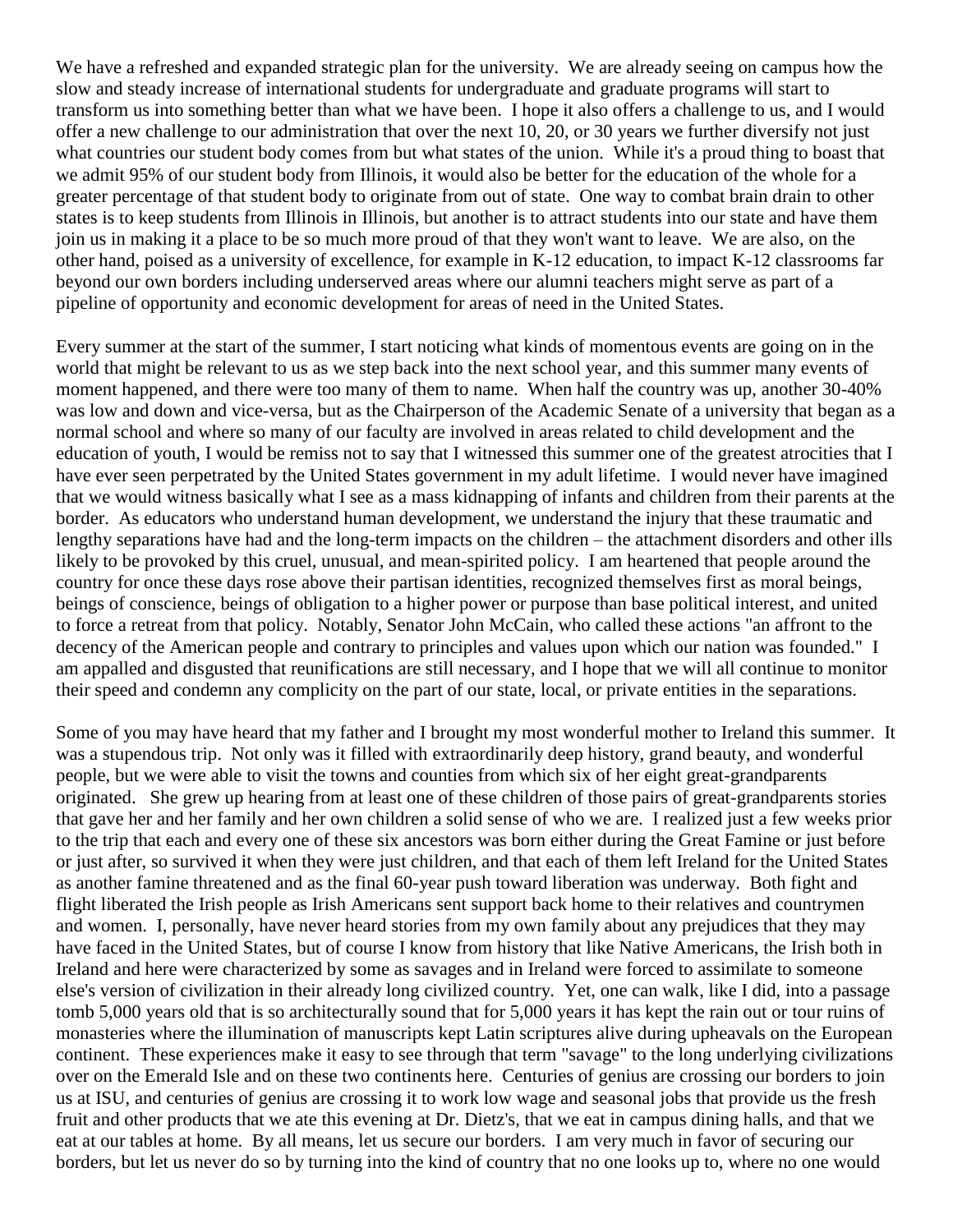want to go, that has no claim on the moral rectitude and freedoms from oppression that my ancestors came here to seek.

One announcement that I need to make tonight regards an ad hoc committee from last year. The Code of Student Conduct Review Committee met diligently last year, but it did not finish its work by the end of the year. Ad hoc committees are seated for one year at a time, so the Senate needs to be on board with an extension of the Student Code Review Committee's charge into this year, and I believe that it is hoping to send a revised code forward this year to SGA, Senate, and to any of the other internal committees where Exec might choose to send the revision. I was going to ask Dr. Johnson to confirm or correct that; unfortunately, he is not here tonight. Is there anyone who happens to know whether that review committee is sort of on its way toward sending the code forward this year? All right. We'll find out, if we approve their charge to continue into the next year. So, does anybody have any objections to extending that charge? All right. So we will consider the charge extended. We don't need to schedule a formal vote for that, I don't think.

Another couple of things. A few quick reminders. We play by a loose version of Robert's Rules of Order around here to ensure that our meetings are both efficient and inclusive. We may sometimes place time limits on the amount of floor time that any one speaker can use during any one topic of discussion or debate, and that way all interested voices can be heard and points can be made but not belabored. And also a reminder, we're going to have an information session and an action item session in a couple of minutes. During our information item sessions, that's the time when we raise questions and concerns and friendly suggestions regarding recommendations that an internal committee is bringing forth, and if there are several of those, or if concerns are of a significant nature, we will send the recommended changes back to committee for a reconsideration or sometimes out to other eyes such as the legal counsel's eyes or ears for further advice. And then at the action stage we debate and ultimately vote.

So, welcome to the 2018-19 year on the Academic Senate, and thank you, again, for volunteering your service, whether you're new or returning. I do hope that this experience will offer you a chance to do work that you find interesting and make you feel like you're contributing toward making the university better. We have some important work lined up for this year. Next time, last year's Faculty Affairs Committee is sending us a new and improved version of our Research Integrity Policy, and also last year's Academic Affairs Committee will also have several important policies, such as our Grading Practices Policy, out for information next time. The SGA and the Faculty Caucus and eventually our planning committees will be giving input into the next Campus Master Plan and looking at how we strategize our capital renewal and capital building plans and space planning during these decades when technology is changing our relationship with classrooms, changing the interiors of classrooms, and when the State of Illinois has not been actively supporting needed projects. As always, we'll be looking at how we fund faculty and student initiatives, recruit and retain the strongest people, and provide students diverse learning opportunities. One other momentous national event that we may at some point wish to weigh in on is the newly open debate on the Department of Education's longstanding guideline regarding what constitutes a credit hour and why. So, with that, unless there are any questions, I was going to hand it over to Senator Rubio, but unfortunately he is not here so I will be reading his comments. So, are there any questions for my comments before I move on to Senator Rubio's?

#### *Student Body President Remarks*

Senator Kalter: All right. Here is Senator Rubio. And I told him, you could have a student read this, but he did say I want you to read it, so I will read it. So I apologize that it's the same voice that you just heard. I'll try to vary that up a little bit, try to channel my Senator Rubio here. So he says, "Good evening everyone. Please excuse my absence from tonight's Senate meeting. I had a death in the family and had to travel back to Chicago for arrangements and some time off. I hope the reception tonight was a nice way to kick off this year and wish I could have been there with you all. There are just a few announcements from my end of the table. Food For Thought will be the School Street Food Pantry's open house on September 21 from 4:00 to 6:00 at the First United Methodist Church. Donations of nonperishable food items will be accepted. This will be a great day to support the new food pantry for college students. Thank you to Vice President Whitsitt for all of his work on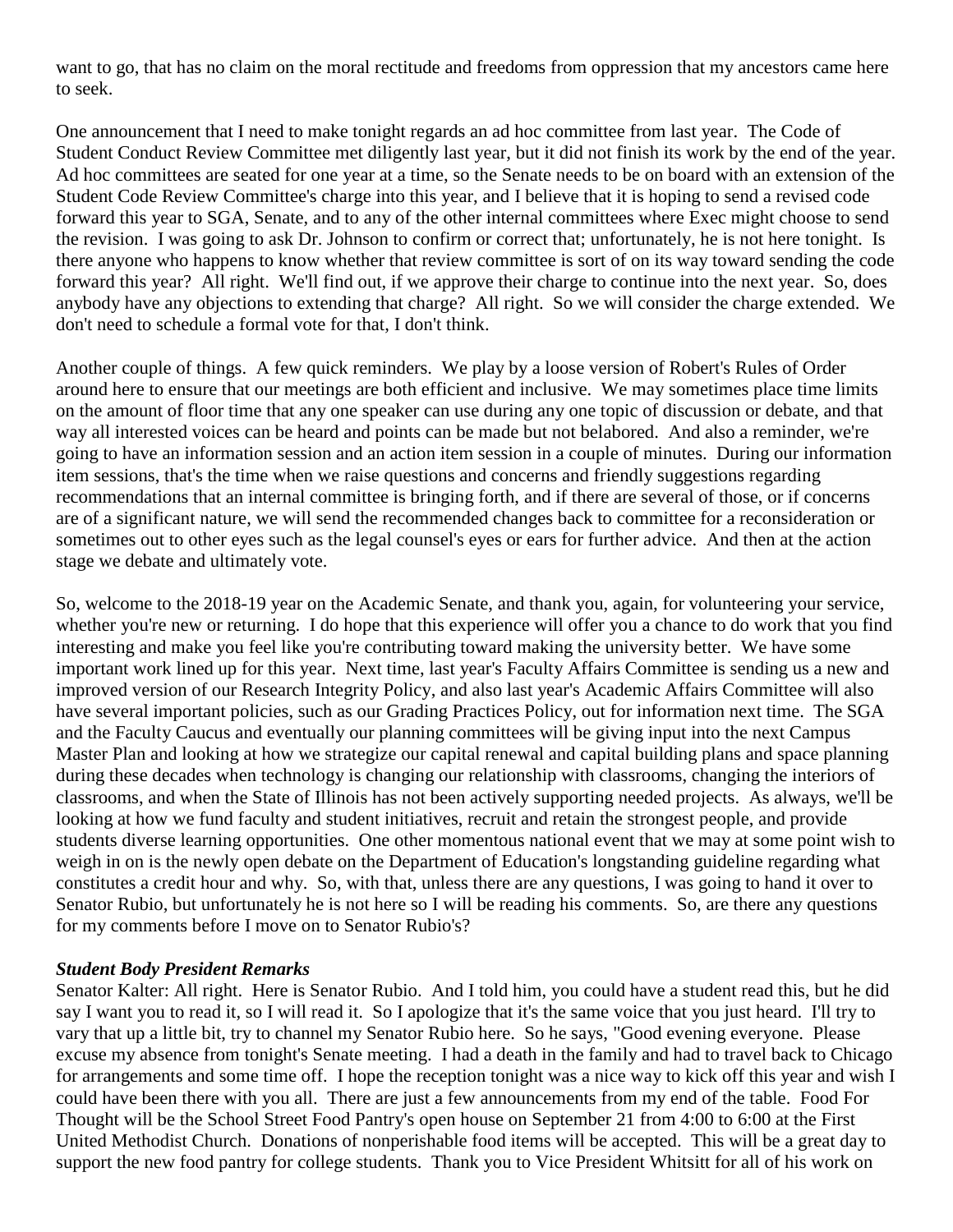this. The Emerging Leaders Program will start back up on September 10. We look forward to interacting and engaging with a new batch of Redbirds as they transition into campus life and discover their leadership potential. SGA is in the process of working on a mental health initiative aimed at advocating and educating our students about the truth surrounding mental health issues and topics. We plan to collaborate with different departments and student organizations to promote resources and talk about how someone can get help and how you can help someone who is in need of help. This is a topic we have found to be addressed across the university, and we look forward to increasing awareness about the reality of mental health on our campus. I am actively working on the idea of bringing a professional clothing bank to campus. Members of the association and I have been doing research on other campuses as to how this concept works, what it looks like, and other logistics behind it. We are in the process of communicating with these universities and meeting with different departments on campus as to how we can make professional clothing items accessible to our student body.

On September 12, Student Government Association will participate in the grand opening of the Redbird Adventure Center by testing out the course." Okay, this is Susan Kalter talking. That sounds like super really fun, and it would be great if the Senate could get an invitation to that grand opening. "We look forward to this event and wonderful addition to our campus recreation." (That's Rubio again.) "Student Government Association will be joining RSO's departments and businesses on the quad tomorrow for Festival ISU to interact with our students and talk about all the amazing opportunities our community has to offer. We look forward to not only speaking with students but also to our constituents by explaining who we are and how we can help them. To all the professors in the room, if your students aren't in class tomorrow, just know they are doing something of value by exploring their potential by attending the festival." (We'll be checking our policies on that one!) "If any of you in the room have any suggestions or ideas for our work, please reach out to me…" (That's Senator Rubio) "And I would love to speak with you. I look forward to being back and working with all of you. I hope you all had a wonderful start to your semester. And whether you're a student, faculty, administrator, or staff member, don't forget to take some time for yourself and the things you enjoy. Thank you, everyone."

All right. So, if you have any questions for Senator Rubio, you can e-mail them to either him or to us and we'll pass them on. So now we move on to President Dietz for President's Remarks.

## *Administrators' Remarks*

#### • *President Larry Dietz*

President Dietz: Thank you very much. I am feeling not worthy here tonight because my comments pale in comparison to Senator Kalter and Senator Rubio's comments, but let me start by saying how delighted Marlene and I were to have this group out at the house tonight. We always look forward to that reception, and for many of you that's probably the pay that you're going to get for your service so I hope that you had a lot to eat tonight and enjoyed yourself. But we do appreciate your service on this important shared governance group and enjoyed having all of you out. Also want to say for some of you, welcome to Academic Senate, for others, welcome back. We are grateful again for your service. We also want to say thank you to everyone for anybody that had a hand in the hard work in bringing in this year's class. It will rank as the second largest freshman class (first time in college class) in the history of the institution and also… if not the most diverse. We're still counting numbers and so forth, but I think it will also be perhaps the most diverse freshman class that we've had in the history of the institution. So a lot goes into that. It's not just one office or one department that gets the credit and kudos. It's really a lot of folks that have a hand in that, so thank you very much for all that you did that resulted in all the folks that you see walking around campus and attending class and being involved.

It's also good to start the year, the academic year, with a budget. We've started the two years prior to that without a budget, and so it's better to have one than not have one. So we're delighted about that. Though we were celebrating that we got a 2% increase in this year's budget, it still was the second lowest amount of appropriation from the state in the last 20 years, so we're still pushing the idea that the funding formula, that there needs to be one (there really has never been one), and we're still pushing the idea that we need a fair funding formula that would allow the university to not be in the basement in terms of the per student funding for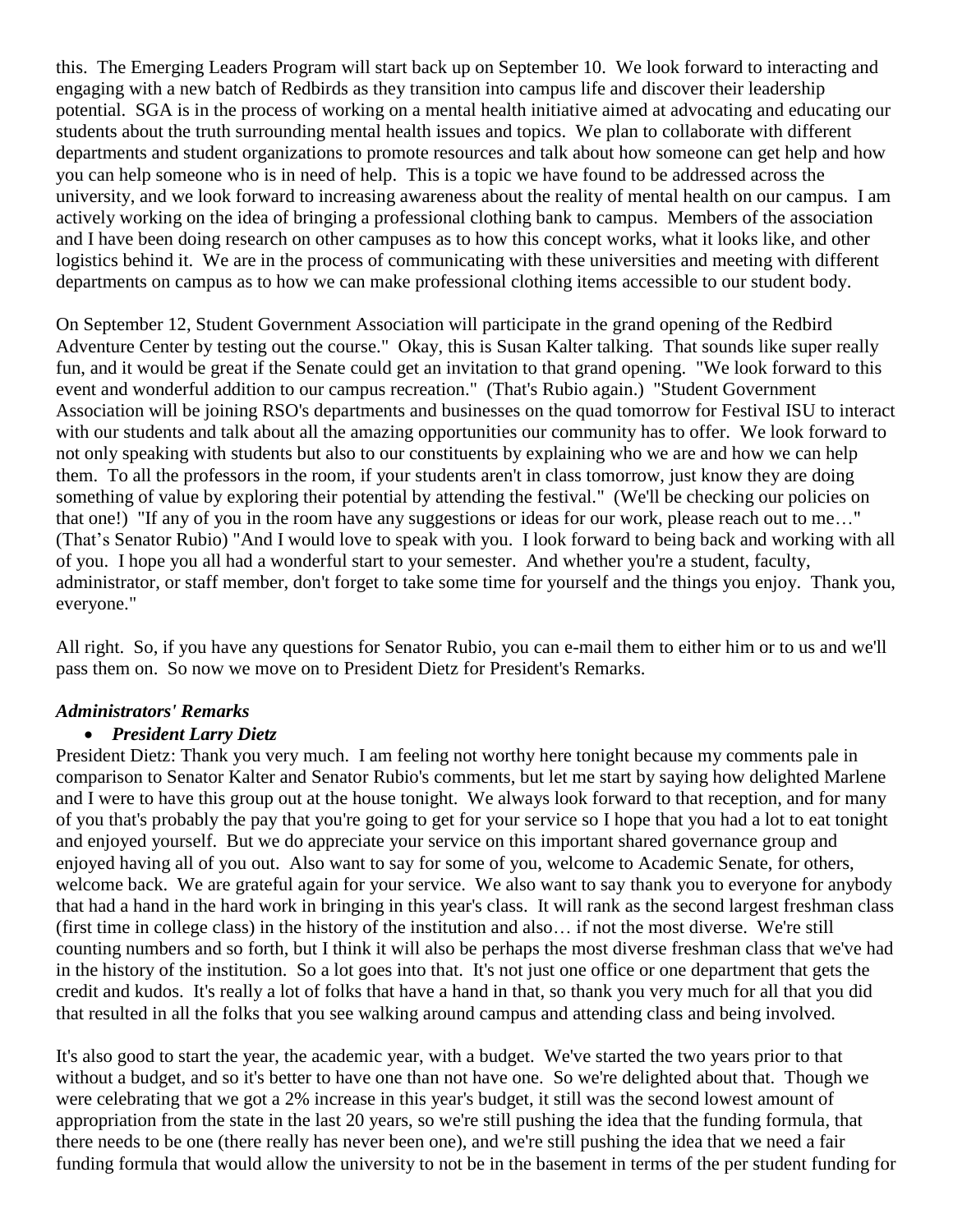this university. Indeed we're \$2,000 per student below the next institution in terms of the funding that they get, and we're \$3,000 below the norm of public universities in the state. If we had that extra \$3,000 per student, that would build a new College of Fine Arts every year. It would essentially double our appropriation. So we're still paying a lot of attention to that. It's getting some traction in the press and it's getting some traction with legislators, and so more conversation is occurring around that funding formula.

We also have another year where we don't have a capital bill. My understanding from conversations... I was on the phone today a lot with some of our elected officials, and my hope is that we may actually receive some capital before the election, and hopefully that will happen. The CFA funds for the project that was approved in 2009 have still not been released, so we're still working on that. So, lots more to be done, but at least we're starting out with a budget. In terms of money, we ended the last fiscal year with our second largest fundraising year in the history of the institution as well. Last September, we announced publicly our campaign to raise \$150 million for the university, and as of the end of the fiscal year we had raised \$122 of \$150 million, so really terrific work on that as well. The legs of the stool, if you will, that we're raising the money for, the themes are scholarship, leadership, and innovation. And our alums and our own faculty and staff and the people in the community and our donors have responded well to the asks that we've made, and we've got a lot more work to do but we're moving along at a terrific trajectory.

Also want to personally invite each of you to come to the State of the University Address that's scheduled for September 20 at 2:00 p.m. in the Center for Performing Arts. I'm putting together my remarks now that will be delivered on September the  $20<sup>th</sup>$ , and I invite all of you to come over and listen to the remarks. If you have questions, ask some questions, and then there's refreshments at the end. So I look forward to that. With that, I'll yield to any questions that you might have.

Senator Kalter: Questions for President Dietz? All right. Thank you very much. Going on to Provost Murphy, Provost Murphy, for Provost's comments.

#### • *Provost Jan Murphy*

Provost Murphy: Very good. Welcome back, everyone. Thanks. I echo thanks for your service on the Academic Senate. The semester is off to a pretty busy start. I'm sure everybody in the room is feeling that. I won't repeat what President Dietz has told you about enrollment, just to also say thank you to everybody for all the work that you've done. It has taken an entire campus to be successful in our enrollment and recruitment for the fall, so we thank all of you. We should have census day numbers, I'm hoping, by the next Academic Senate meeting so that we can tell you something a little more specific about how many students are here and who they are, but we're pretty excited about that. We still have a number… You know, we'll continue to refine all of our recruitment efforts, and we still have some very long-term enrollment projects like INTO, that Pathways program, Engineering (I'm going to talk a little bit about that tonight), distance education, other new program developments. We'll continue to work on those projects to try to look to other ways to recruit students and to make, in some ways, the university more accessible to students.

So I want to talk a little bit about Engineering just because we want to make sure as we continue planning for Engineering that we're keeping this body apprised of what's going on. So the Task Force on Engineering presented its report this past spring. Vice President for Finance and Planning, Dan Stephens, and I have been working to refine all of the cost analysis that goes with that report. We have to think about the costs of the program in a way that doesn't harm all the rest of our programs at the university, so we really want to think about getting those numbers very clear so that when we make a recommendation to the President, we really are taking into account all of the pieces of that program and how that could impact the rest of the campus. We have pretty decent estimates for faculty, not just the Engineering faculty we'd need, but faculty in IT and in Mathematics, and if you think of all the extra programs that go into Engineering – equipment needs (both the purchase and maintenance of equipment), personnel, operating expenses – it kind of goes on and on. But the big expense… As you can imagine, the biggest expense is the facility. Trying to think of a building that could house Engineering and whether we would have a building that we could renovate for that or whether we'd have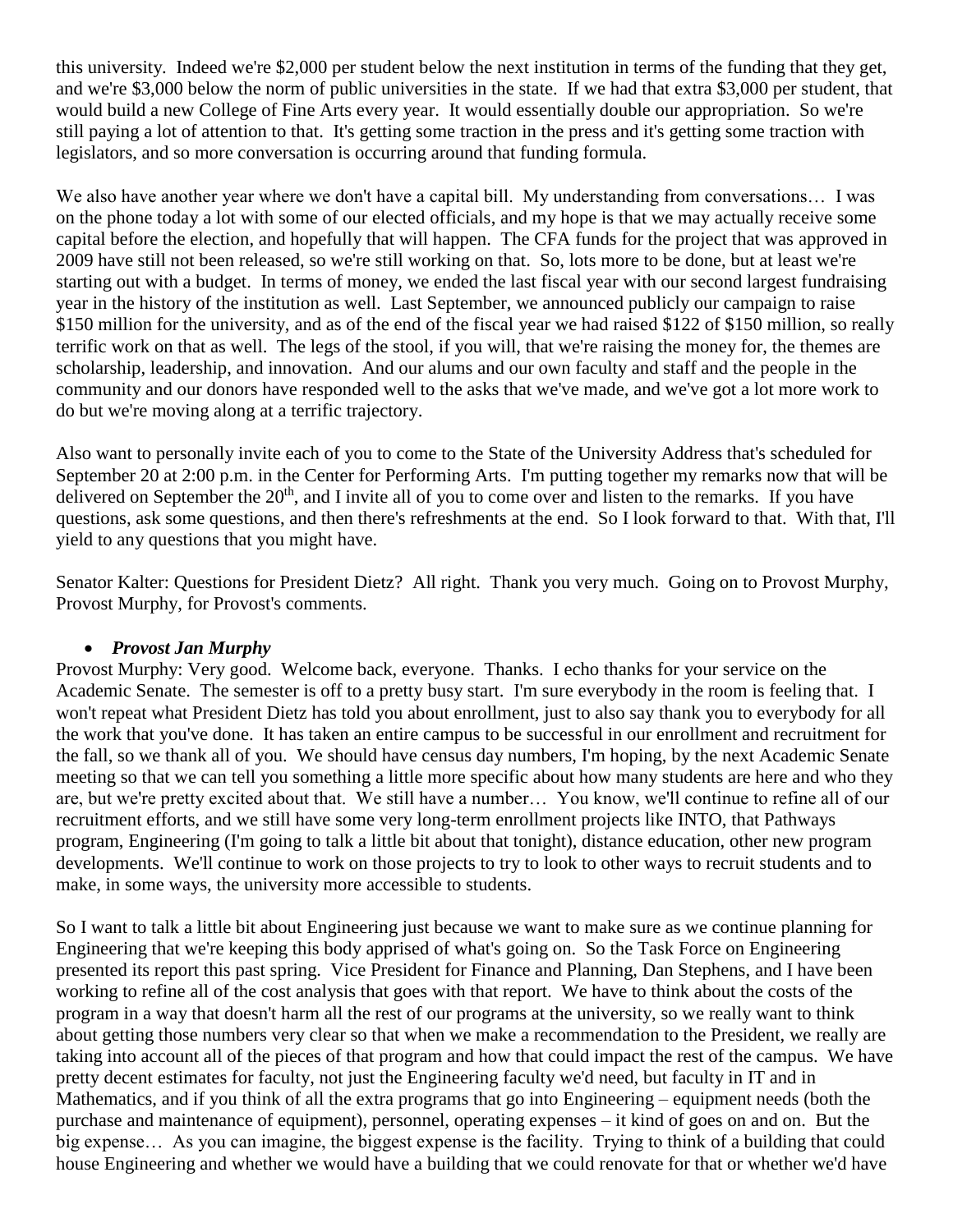to build new. So that's the one cost that we don't have quite figured out until Vice President Stephens and I are working with people on this campus but also looking at consultants and other architecture and engineering firms. We have a conference we're going to in two weeks that we hope will help us come up with a pretty firm estimate on what size of a building, again, renovation or new. Once we have that, we feel like we'll be… I'm looking at Dan. He's not even making eye contact with me. We feel like at that point in time we ought to be able to sit and present that proposal to the President, who then can look at that and say, yeah, this seems like something that then we can move forward with and make a conversation on campus. And that's the point at which we'll come to this body and try to make a pretty significant presentation to you so you understand what we're thinking about for Engineering, why we think that this could be something that moves forward, again, if the cost estimate makes sense to the President. At that point in time I'd also reconvene the original task force and sit down and walk through, kind of close a loop with that group – many of you in here were on that – to walk through everything we know at that point. So again, we're still in the planning phase and certainly this is a body that would be… You know, we'll make sure that you're aware of what's going on there. So that's Engineering.

Graduate Assistant unionization. The Service Employees International Union has gathered sufficient signatures from teaching graduate assistants to conduct an election to determine if the teaching graduate assistants will form a union and be represented by SEIU. This secret ballot election has been scheduled for October 18 from 9:30 to 4:30, so it's all day here in the Bone Student Center Spotlight Room right across the hallway. Note that it impacts graduate teaching assistants only. So on August 15, graduate director Amy Hurd sent a memo out to all chairs and directors and grad coordinators regarding this election. It included a FAQ document, so your chairs should have that, or I'm sure that Amy Hurd would be glad to send that to you directly if you're interested in that information. If you have questions at all about that unionization, or if your students have questions about that, just have them call over to the Director of Labor Relations at HR. It's currently Mike Kruger. I guess it will be Mike Kruger starting September 1. It was Mike Schultz and it will be Mike Kruger starting September 1.

So, just a quick recognition. ISU's chapter of the National Collegiate Hispanic Honor Society, Sigma Delta Pi, has been named an "Honor Chapter" for its outstanding activities in 2017-18. This is an award that's given to just ten chapters annually, so we're very proud of that chapter and the work that they do on this campus as an honor society. The College of Education dean search has begun. The committee has been selected. A Panel of Ten member and Distinguished Professor, Paul Garris, has volunteered to serve as chair. I believe that that committee has its first meeting scheduled, or Christie is working to get that scheduled, so that they can begin to work on job description and advertisement. So we're getting there.

And then there are a few Provost office searches that are going to be starting up. So, Associate Provost Jim Jawahar has decided to step back to his home department of Management and Quantitative Methods. We do not have an Interim Associate Provost this fall. We are triaging the work of that office and then will start a search here pretty quickly with the hope that we find someone that can start in the spring in that position. It's hard for me to say this, but our other Associate Provost, Jonathan Rosenthal, has decided to retire. I can't imagine doing my job without Jon Rosenthal. But we will then be starting a search for the Associate Vice President for Undergraduate Education, which is Jonathan's job. And then we also have another position that we had not filled for several years. We've refigured that a bit, and that will be an Assistant Vice President for Academic Administration. So, all three of these will be internal searches. So we anticipate having Illinois State University candidates so we're not doing advertisements outside of the university for those positions. We're running three searches with two search committees. I have chairs for those committees, which are being selected through shared governance processes as outlined in Policy 3.2.13. (There you go!) The chairs will be… Panel of Ten member, Dr. Kathy Wehrmann from Social Work will chair the committee that will be interviewing Associate Provost and Assistant Vice President for Undergraduate Education candidates. And then Dr. Nancy Lind, who is a Professor of Politics and Government, will be chairing the Assistant Vice President search. So the position descriptions are ready to go, should be up on the Provost's website early next week, and I'll send an e-mail out to chairs, directors, deans on the faculty listserv. And then the committee we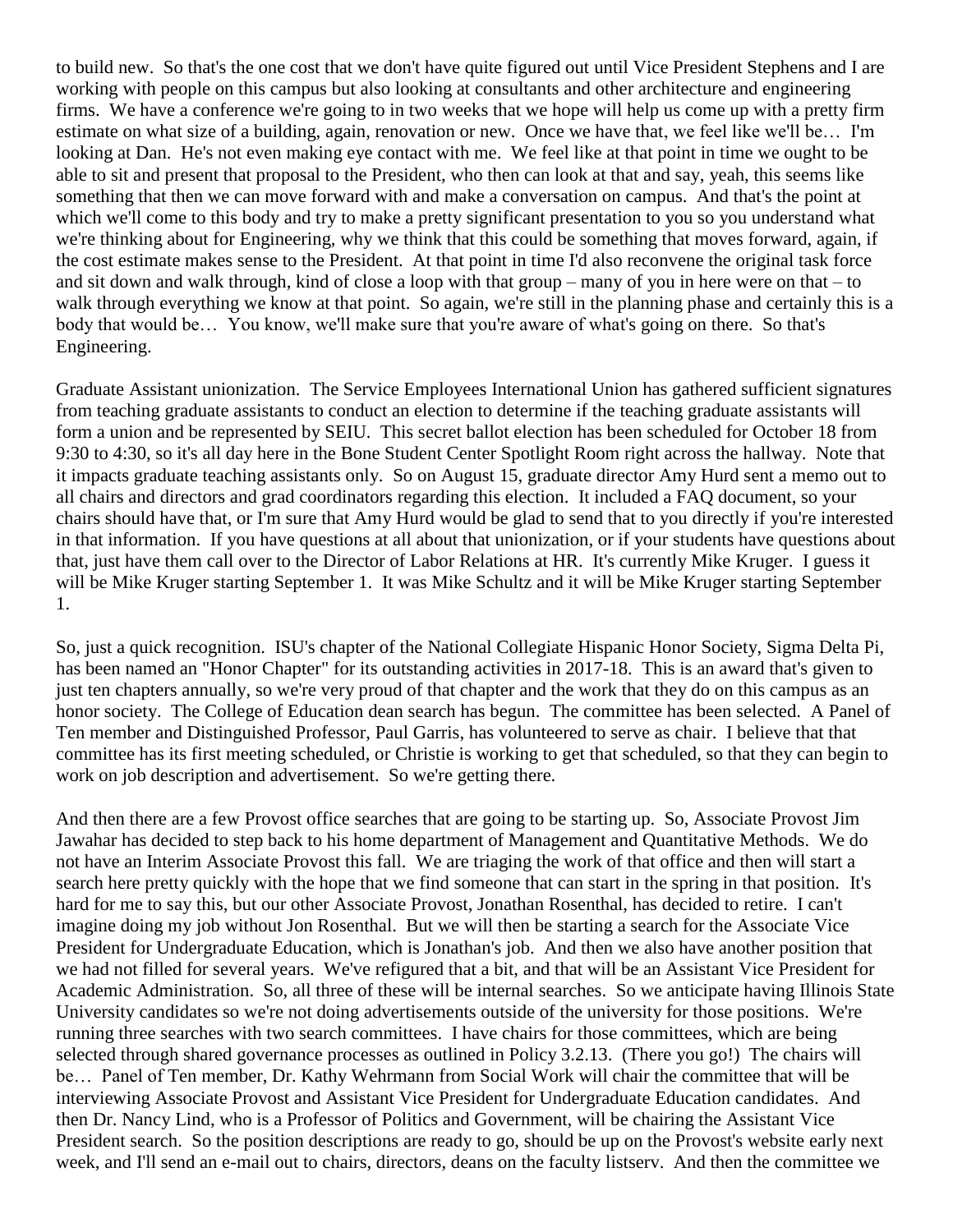hope to have seated by October 1 so that then they can start reviewing applicants and interviewing and doing all those things through the month of October and early November. So when the search… You know, what I would encourage you to do is look for those position descriptions, think about your own career if that's something that seems that you would like to do or are interested in, and/or encourage your colleagues who might be interested in serving in that capacity. So I would be glad to answer any questions about anything I've talked about.

Senator Dawson: Could you say again the different search committees?

Provost Murphy: Sure.

Senator Dawson: Because I got a memo through our college and it doesn't quite match what you said. You're probably right.

Provost Murphy: Well, I think I'm right. Just saying. We have three positions: an Associate Provost, an Associate Vice President for Undergraduate Education, and an Assistant Vice President for Academic Administration. Was there an incorrect memo that went out? Oh, good.

Senator Dawson: You nailed it.

Provost Murphy: Good. All right. Oh, I got it right. Thank you.

### • *Vice President of Student Affairs Levester Johnson*

Senator Kalter: Any other questions? All right. Seeing none, thank you so much, Provost Murphy. I'm going to now channel L.J. I know it's going to be hard. He's a hard one to capture. So he says, "I unfortunately cannot attend the first Senate meeting due to an out of town overnight trip. Student Affairs highlights include the following: Move in and Welcome Week: Move in and Welcome Week were again a huge success. We heard very positive feedback from our students and their families during move in and witnessed great attendance by new students during Welcome Week events. I continue to be so impressed by the creativity of our students and staff who plan these engaging events to welcome our students. This kind of success would not be possible without the hard work and dedication from the faculty, staff, students, and alumni volunteers from throughout the university as well as the planning from staff members in University Housing Services, the Dean of Students Office, University Police Department, Events Management, Dining, and Hospitality. Thanks to all."

Then, "Bone Student Center Revitalization." And he says at the end of his message, "I've included Dan in this message," who can go like this to me [shields her face from questions] if he wants to, as well. "So he might be prepared if there are questions related to the Bone Student Center project or Milner Library." So he says, "Bone Student Center entrances: First floor east is now closed and is expected to re-open in late October. Please note the interior tunnel between Bone and Milner remains open. During the closure, ADA access is available on the first floor west entrance or second floor east entrance. First floor west entrance: If parking in the Bone Student Center pay lot, we recommend guests walk down University Street to enter the building on the west side." I almost used my rock climbing skills today, and that's pretty appropriate since he hasn't taken up my challenge yet on the rock climbing wall, but to try to get up the place where there is no staircase anymore. So he says, "if parking there, we recommend that you walk to University Street and enter the building on the west side. Accessible parking spots have been added to the northwest corner of the pay lot and guests now walk in front of the new Brown Ball Room prefunction space to enter the building. Construction is slightly delayed but continues in the circle drive on the west side. By the start of September, the sidewalk along the south side of the circle drive will re-open, and we anticipate a new sidewalk will be poured in front of the circle drive by mid-September. The sidewalk will give pedestrians access to College Avenue when walking from University Street."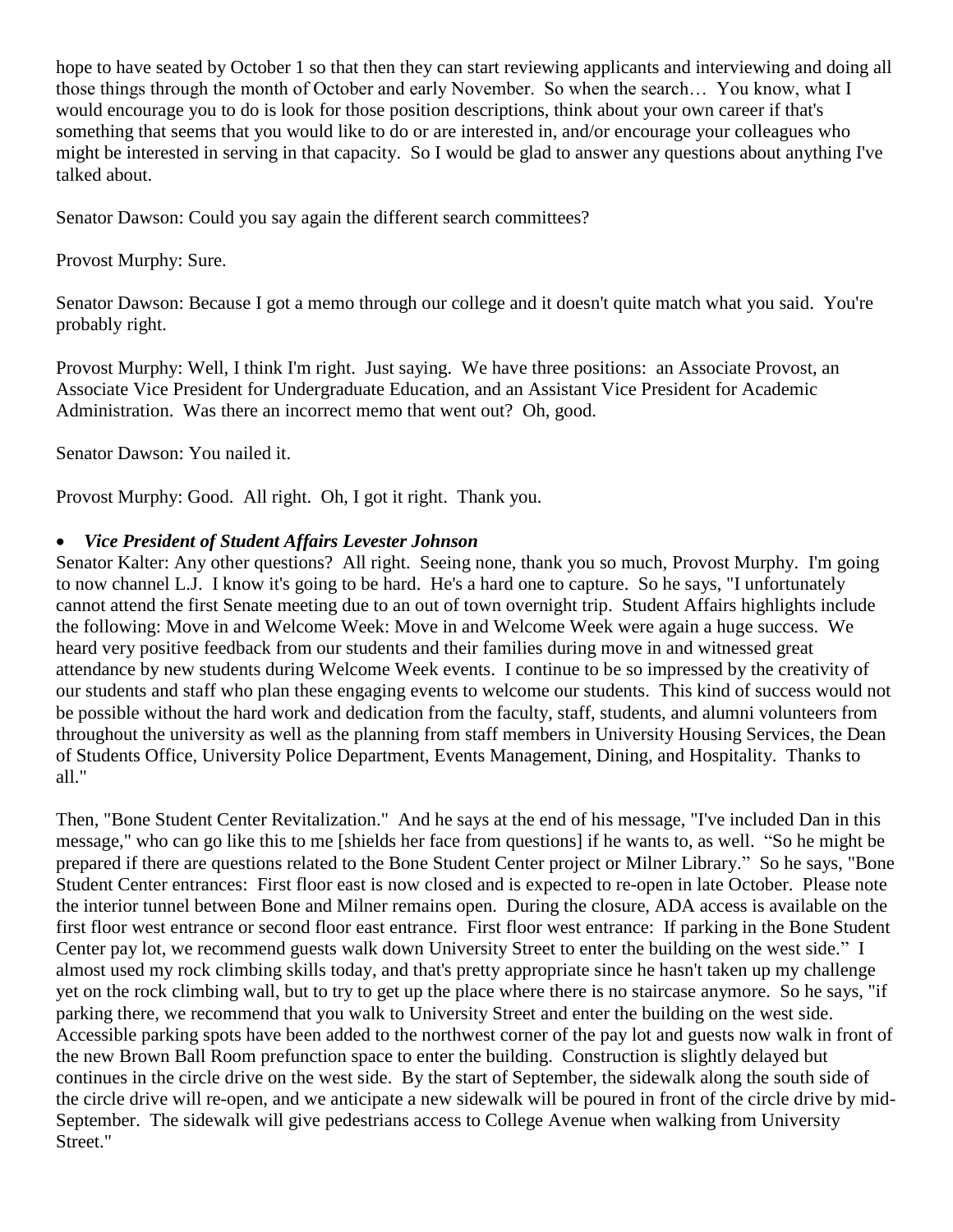I do, actually, have one question for you, Dan, to start out with. I notice that the accessible parking spots are on the northwest corner rather than the southwest corner, and that sort of raised a question in my mind. I wonder why that particular placement if the southwest corner is closer.

Senator Stephens: That's a very good question. Actually, having hearing you saying that as I was writing notes about accessibility, I'll go back and work with Nick and make sure that our original plans and thoughts of the traffic patterns and where we thought people may park, we may have to open up new spots and areas to redirect so that people are impacted as least as possible. So I'll take that note back, but thank you for asking.

Senator Kalter: Sure. Thank you for that. And are there any other questions about the facilities? All right. Seeing none, we'll move on to Senator Stephens for Vice President for Finance and Planning remarks.

## • *Vice President of Finance and Planning Dan Stephens*

Senator Stephens: Thank you, Senator Kalter. I first of all want to welcome back everybody to this next term, and I'm very much looking forward to spending time with you this year. I will keep my points brief and predominantly focus most of my comments in our facilities area because, as you can imagine, after the last Senate meeting when we get into the summer timeframe, that's really when our facilities teams predominantly try to get as much work as they can done as possible. So, L.J. covered a lot of the activity with the Bone Center. As many of you are seeing, the Watterson dining center, that project is very much into high gear now. That is expected to be working throughout the rest of the year and should be open by next fall. So, that's two of our major projects. But from just a general list of some of the projects that are still ongoing that you may not have noticed, over in the Watterson Tower we're doing a major system upgrade on the fire alarm system. We continue to monitor that and make sure that is current. There is also a new HVA system, which is called a convector system that is currently being worked on so the comfort of that very popular facility continues to be acceptable, and so that project is ongoing. Over in Wilkins Tower, or the Athletics Tower over there, that entire external envelope to that building, which is the outside part of it, that's being redone and continuing to be worked on. As L.J. mentioned in his points, around the Bone Center area renovation, you're seeing a lot of construction on the Milner Plaza. If you remember in last May we got the Board approval at the meeting for the plaza deck area, which is that main concrete area as you cross over the bridge and you go to the left to the Bone Center, you go to the right to the library, that's a five to six million dollar project that was necessary in order to stop leakage of water down into the first floor of the library. And for many of you new students that are here, the first floor of the library has been closed for a number of years because of that water drainage, but when we're done in closing that up and then renovating that area, we'll be able to access close to almost 30 thousand square feet of space that just hasn't been available. So it's been a very major project and we're very thankful that our Board of Trustees allowed us to move forward with that. So that effort should be completed on the concrete sometime around the December/January timeframe. The renovation effort inside will occur after that time because it can't start out until all that construction work is done.

As far as some projects that have been completed, Julian Hall, which is across the street from Hovey, which is our main data center, we had to put in because it continues to grow and our IT needs are there. The heating and air systems necessary to run those systems have to be also optimized where there was a major HVAC project that was done working from underneath the first floor. That's pretty much complete. We continue to keep our facilities open, even those that have been in our appropriation that President Dietz talked about, the CVA project that we're hoping that the Governor finally releases those funds, but in order to keep those buildings opened during the year we also had to complete some roof replacements on those facilities. That was done. The Planetarium had an upgrade. We've created some temporary classroom space as we work to finish out under Julian Hall for our Cyber Security classrooms. So that is being… was finished also. And then the Redbird Activity Center got finished as well. So, I'll leave my points for that. Obviously got a number of other areas in my division that I'll just bring those updates for in the next meetings, but be happy to answer any questions you might have for this first evening.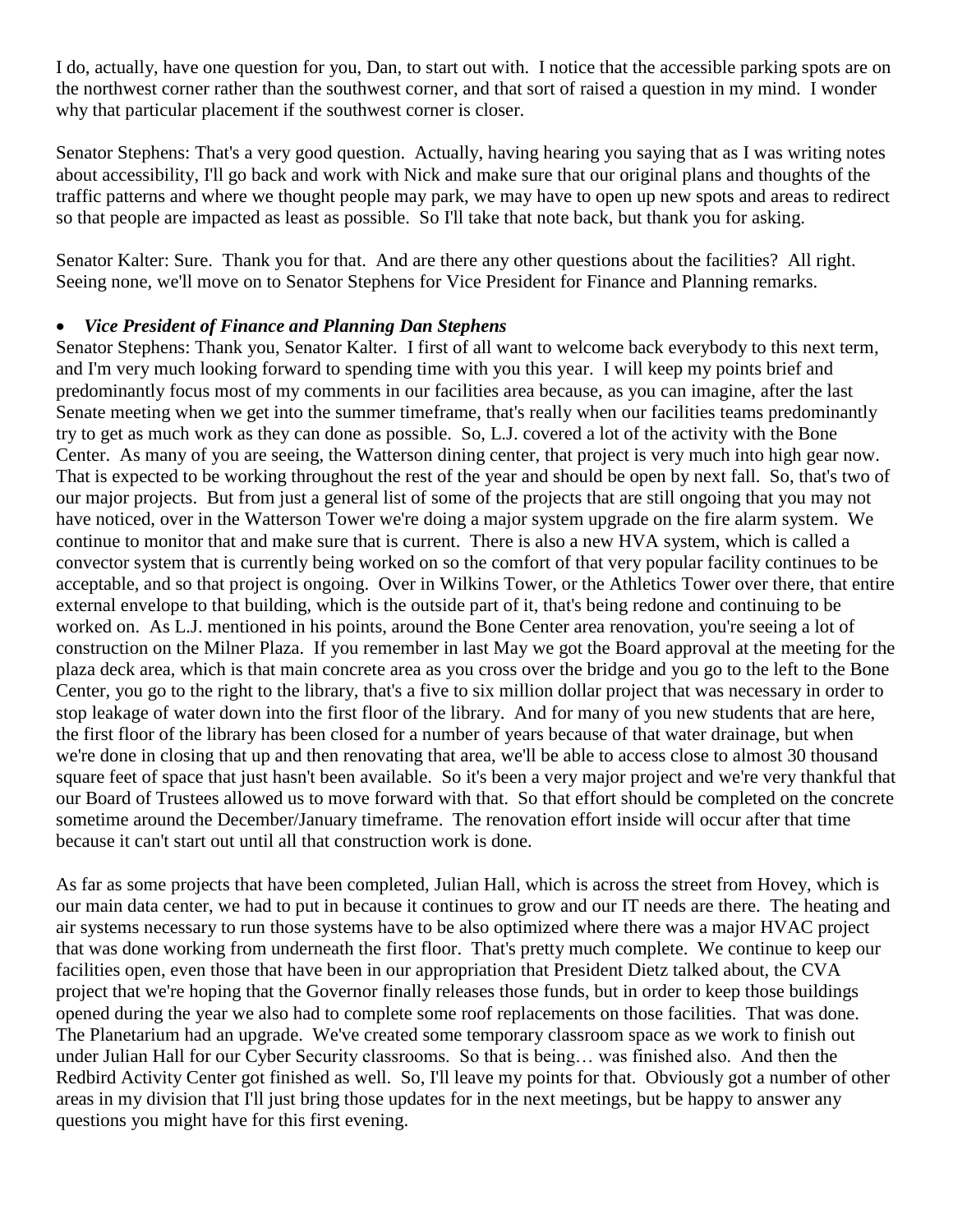Senator Ferrence: So, I was just curious, and I think it's a good thing, but I kind of was refreshingly pleased to see about three weeks ago the sidewalk between the SLB greenhouse and the new Community building, what used to be the Honors Building, disappeared. And I was just wondering what inspired it. Was that part of the Watterson project? For somebody who parks in that parking lot, it's handy because I've almost run over several people over the years, so it's helpful.

Senator Stephens: I actually noticed that myself. Actually, where that project got started from was the idea where Chuck Scott, the AVP, was talking to me about at the end of the year we've got a number of areas across the campus, especially sidewalk areas that just have been on the list for, you know, proper maintenance. And so what Chuck and I talked about was let's try to not just simply take the list and place things on that list and see if we can get that list done, we actually added a few more areas. And so that particular pathway through there was one of those… was a new project that we got placed on the list to try to get upgraded so we can continue to make sure our campus is as attractive as we can despite the fact that the state is not giving us, you know, capital bills. So that is really a renovation effort designed to improve that walkway, and we're doing that in other areas across the rest of the campus. It's just we're not doing very, very large projects; we're picking off small parts where we can to watch our funding.

President Dietz: I would also add to that that I know that the Center for Community Engagement and Service Learning is looking forward to using some of that grassy space for a little programming there whenever they're meeting with the off campus non-profit groups to come in. So I think they're going to take advantage of the green space to do some of that.

Senator Blum: I just want to say you're responsible for getting G53 paved. Is that your area?

Senator Stephens: Yes, sir.

Senator Blum: I just wanted to say thank you. All right?

Senator Stephens: I won't hold my paper up for that time.

Senator Blum: Okay. It's a very nice job and a wonderful fence, after I want to say students and faculty, by the way, spent many years trampling over plastic fences and things like that. So for both safety… But I also think it looks really nice, and I think in particular that parking lot is important because people who come here that only come for events park there, and so to have a gravel-ish looking thing that kind of looks like it's sort of halfdone versus something that looks like a really nice place and worthy of the university. So I wanted to say thank you for that.

Senator Stephens: And actually, thank you for reminding me of that. I was trying to grab as much of the list as I could tonight. But I appreciate you bringing that up because our goal there was not only removing a gravel lot, which is… and those old fencing that we had, but it was also to create an attractive fence that matches with Metcalf. But we worked with Aaron at the Police Department to talk about the pathway by which… What those fences were designed to do is to move people as they leave the parking lot to a safer area rather than just simply cross the street. So that was our first attempt to see how well that does for this particular fall. So I appreciate you recognizing that. It is a very attractive fence, and we wanted to make sure it did show the image of ISU to even guests.

Senator Kalter: I'm not sure it's completely unprecedented, but it certainly has been a record amount of time since we had a compliment on parking.

Senator Stephens: This is true. So I've got it recorded. I'm going to replay it every week.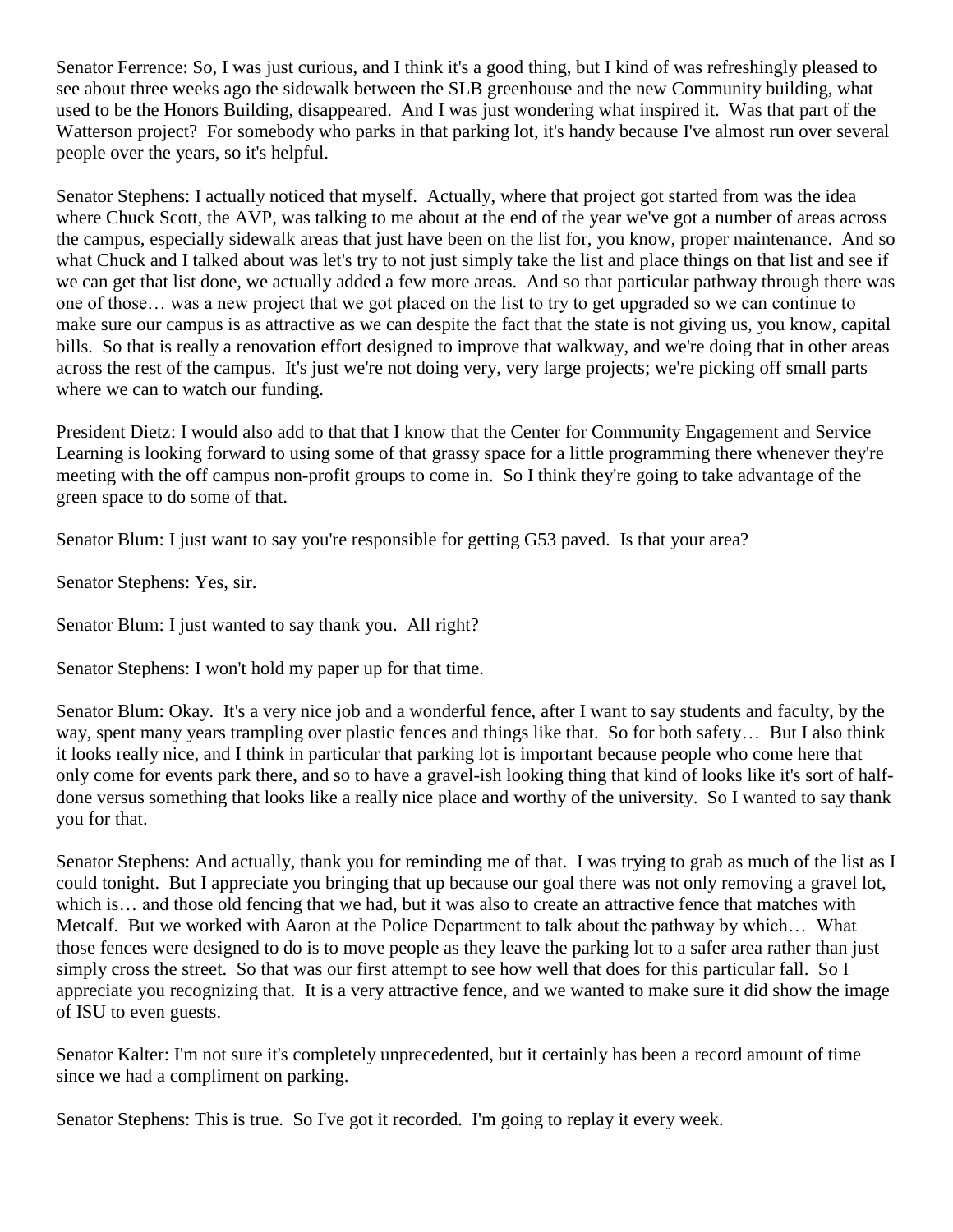Senator Blum: I will say, just to be honest, that not all my colleagues will be happy with that fence. Okay? But I have told them that, you know, it's healthy for them to walk a little bit further.

Senator Kalter: If you can find two faculty on this campus who agree about anything, let me know. Any other questions for Senator Stephens? Excellent. All right.

## *Advisory Items:*

## *Surveillance Equipment Memo (President Dietz)*

Senator Kalter: We move on to our advisory item, simply a surveillance equipment memo. We get this from the President's office every year just letting people know that sometimes the use of electronic equipment for surveillance purposes is necessary. Did anybody have any questions or comments about that memo? All right. If not, we'll move to our action item.

#### *Action Items:*

## *Approval of Dean's Evaluation Instruments for CAS, CAST, CFA, COB, MCN, MIL per the Administrator Evaluation policy (Administrative Affairs and Budget Committee)*

Senator Kalter: This one's a little bit complicated, but we're doing something to try to uncomplicated things. About two years ago, we actually had the information item about these Deans' Evaluation Instruments. So, annually, usually in the spring, every dean and every chair or director… Every dean of every college and every chair or director of every department or school is evaluated usually by faculty and staff, and I think in some or maybe all places by students. So these are the questions that are asked. A couple of years ago, the Administrative Affairs and Budget Committee went through the deans' instruments and said, yes, we are doing this according to our, I think it's the Administrator Evaluation Policy (which is 3.2.15 if I remember correctly), and said these look fine. These are the instruments that have been in use, and they look fine to us. It went through a bunch of approval levels because both the Chairs Council and the Deans Council also have an approval on those. The deans okayed them as well, but the Chairs Council took a little bit of time to give us feedback, and when we got the feedback from them I think it was this past spring, it was of the nature where it needs to go back either to the committee or, in most cases, back to the College Councils to consider incorporating into their deans' instruments. We thought, you know, this could go on for years and years because it already has been going on for years and years. So what we're going to ask you to do tonight is basically just say, yes, we approve the existing instruments that have been being used for the last several years in each of the colleges represented here, and then essentially by doing that you're approving the process of having the feedback go back to the College Councils, and in one case it has to go back to Administrative Affairs and Budget Committee because there were some comments from the Chairs Council about the College of Fine Arts instrument. That may be something that the committee may or may not disagree with, and so that will have to be batted back and forth. First of all, is that clear as mud? Does anybody have any questions about what's happening? All right. And you also notice that the College of Education instrument is not on this list, and that is because that originally was not in the information set that went out two years ago because there were some issues with that particular instrument. As I said in Executive Committee, it was kind of a "one of these things is not like the other" type of look at that, and so they are already working with that College Council to try to bring that instrument into a better shape. And so that one is sort of off the table right now. So as an action item I think I need to have somebody formally put this on the floor. It's technically coming from a committee, but let's do it sort of as individual, a motion and a second, tonight since that committee hasn't dealt with this for a while. Does anybody want to move?

Motion by Senator Marx, seconded by Senator Haugo, to approve the Dean's Evaluation Instruments. The motion was unanimously approved.

### *02.01.18.02: Policy 1.16 Recruitment of Service Members CURRENT no changes (Academic Affairs Committee)*

Senator Kalter: Excellent. We have existing Deans' Instruments. Thank you so much. We have another action item that some of you may remember came, I believe, it was at the first April meeting last year. Essentially this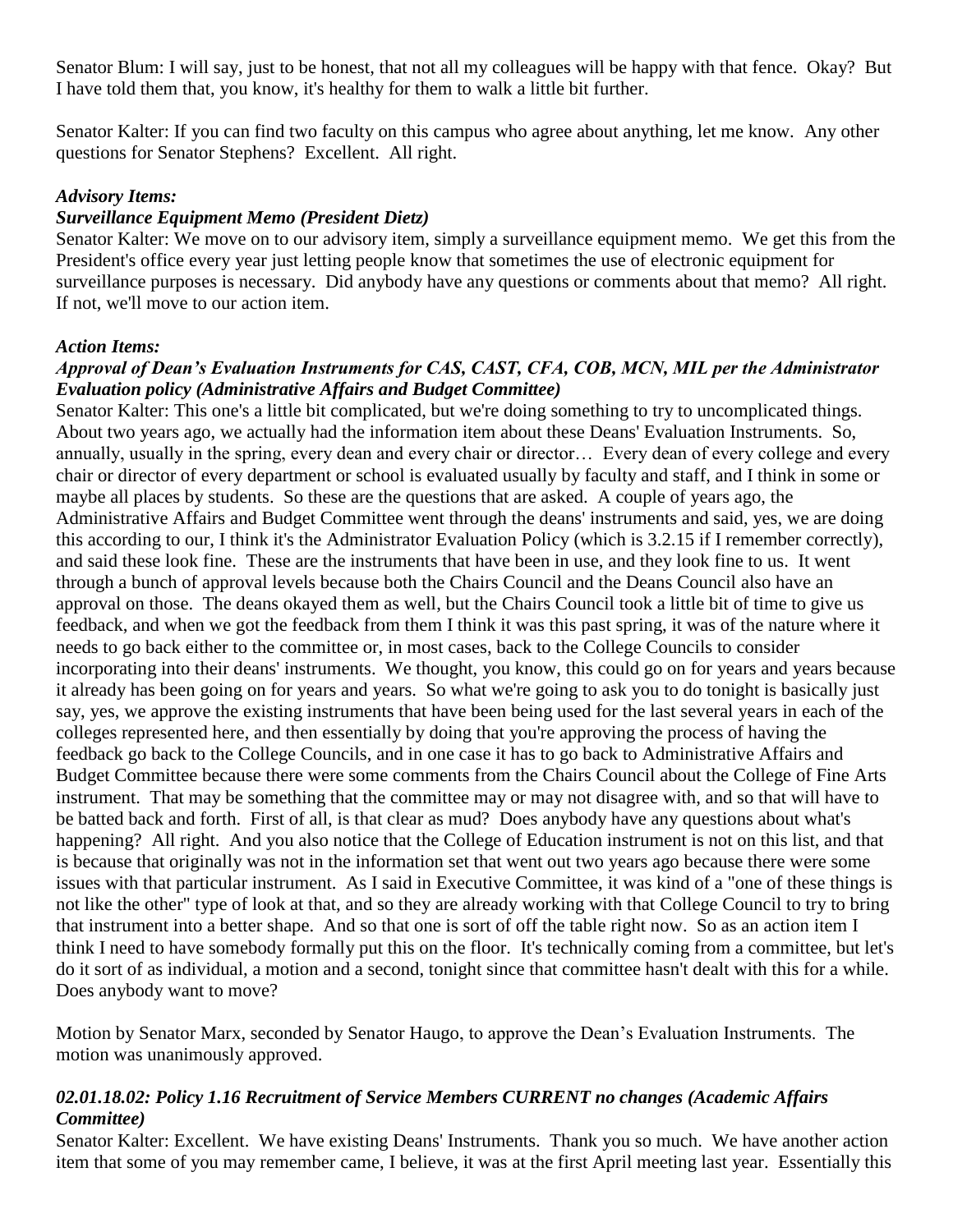is a no changes recommended kind of policy, and we did not… Unfortunately we looked at this before the consent agenda came in, so even though there are no changes, we're sending it through on the normal type of agenda. We already had the information item about it in the spring. Again, Recruitment of Service Members Policy 1.16. There are no recommended changes. Before we move this one forward, does anybody have any questions about that? We'll just do a little half information item on this one.

Senator Marx: I just want to ask why it says "Option Box 1" on there. What does that refer to?

Senator Kalter: Oh, that's an excellent question. Cera, do you have any idea why it says… Sometimes weird things happen when you cut and paste from a website I guess is the answer to that. Usually what you're seeing below that is what goes along the ribbon on, what is that, the right hand side. And so there must be some computer thing that occurred, but it is not part of the policy. It has nothing to do with the policy. All right. Anything else? All right. Senator Pancrazio, do you want to, since you were the chair of last year's Academic Affairs Committee, do you want to move this to the floor?

Motion by Senator Pancrazio on behalf of 2017-18 Academic Affairs Committee to approve policy 1.16.

Senator Kalter: Awesome. All right. So on behalf of the committee, so that does not need a second, do we have any debate about making no changes to this policy? All right. Seeing none, all in favor of making no changes to this policy, please signify by saying aye.

The motion was unanimously approved.

Senator Kalter: And soon you will be saving that ten seconds that we just wasted by using the consent agenda. All right. So that's our action items for the night.

#### *Information Items:*

## *04.09.18.01 Cover Sheet Policy 2.1.23 Transcripts (Academic Affairs Committee) 05.17.18.01 MARK UP Policy 2.1.23 Transcripts (Academic Affairs Committee) 05.17.18.02 MARK UP Policy 2.1.24 Transcript Holds (Academic Affairs Committee)*

Senator Kalter: We have one information item. It is also coming from the Academic Affairs Committee from last year. They are recommending that we get rid of a policy that's called the Transcript Holds Policy (its 2.1.24) and just fold it into the Transcripts Policy, 2.1.23. Do you want to say anything about that, Senator Pancrazio, at all?

Senator Pancrazio: I don't think I can add anything else to it. It is that simple.

Senator Kalter: All right. Terrific. Anybody see anything about that change that needs comment or any kind of inquiry? Any questions about it? All right. Information items or questions and comments, so we'll wait for two weeks to put that forward for action, but it looks like it's probably just going to go through as usual. All right.

And the last thing on the agenda, except for communications, is we'll get committee reports, and all that is, is letting us know who did you elect as your chair and who did you elect as your secretary. So we'll start with Academic Affairs Committee.

## *Committee Reports:*

#### *Academic Affairs Committee*

Senator Pancrazio: Thank you, Senator Kalter. I will be continuing as the Chair of the Academic Affairs Committee, and I would like to thank Student Senator Alex Campbell for stepping up and taking on the role of the Secretary. Thank you, and we really appreciate the support that we get. It helps out a lot.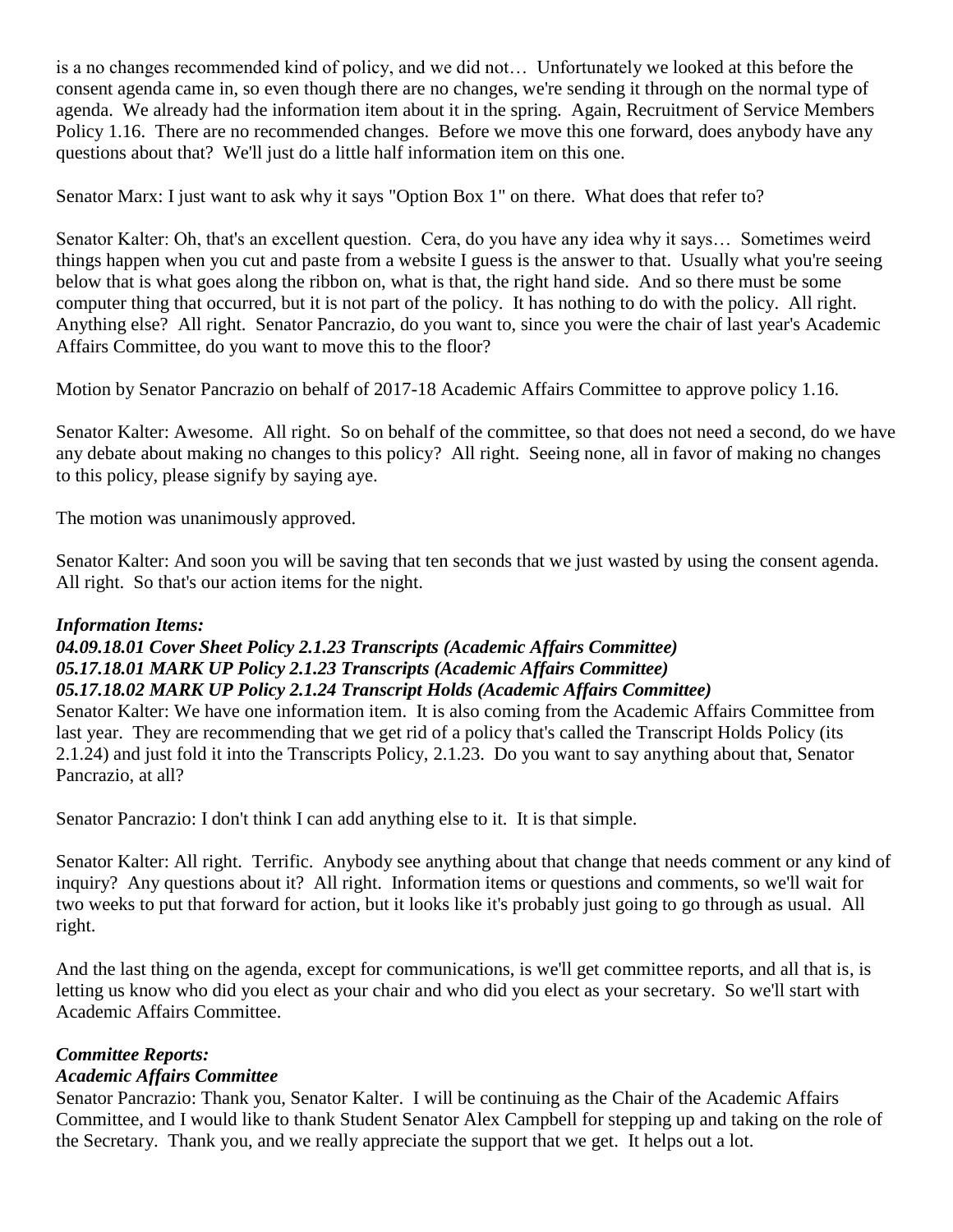## *Administrative Affairs and Budget Committee*

Senator Marx: Yes, David Marx will be the chair of the committee (myself), and Senator Day will be the Secretary.

#### *Faculty Affairs Committee*

Senator Kalter: All right. Excellent. I feel like I've seen his name on the secretary role earlier, so thank you so much. You must be doing a good job, Senator. Faculty Affairs Committee had a low number of people today because we had a couple people out on emergencies, so they, I understand, are having an interim chair in Senator Enriquez.

Senator Enriquez: Well, we'll have an election for a permanent chair next time we meet. The committee was not complete.

Senator Kalter: Was not complete. And did you elect a Secretary, or are you going to wait on that as well?

Senator Enriquez: What we did last year was one student served one week and the other the following week, so I think we will continue with that.

Senator Kalter: Okay, why don't you confirm that with us next week when you have the election? We'll just write that down. The other thing, you had asked about what are the priorities on the agenda. So I had forgotten to let you know that although I said the Integrity Policy, it's actually fairly complete, it's already at the Executive Committee stage and is now in Legal but will probably be coming to the floor or possibly briefly back to committee. And then the other things that I had on the list were Sabbatical Policy, and then you kind of have a you can decide where you want to go – Tenure Policy, Ombudsperson Policy, Export Control, are the ones that sort of rose to the…

Senator Enriquez: From last year.

Senator Kalter: Yeah, from… That seem like some of the key policies as opposed to some of the more ordinary ones like Employment in Excess of full-time employment or that kind of thing. So those are the ones that rose to the top, in my estimation. Let's see. We've got Planning and Finance Committee.

#### *Planning and Finance Committee*

Senator Mainieri: I will be serving as chair of Planning and Finance, and I'm very thankful to Senator Solebo for stepping up to be the Secretary.

Senator Kalter: Wonderful. All right. Thank you so much to both of you for stepping up and also for the people who are going to give reinforcements because we've got some travel and things like that going on. All right. And Rules Committee.

#### *Rules Committee*

Senator Horst: I will be chairing the Rules Committee, and Senator Zamudio will be the Secretary. Thank you very much.

Senator Kalter: All right. Thank you. Terrific. We always love those people who volunteer for those roles, and for the students, as we said, you can put it on your CV or resume, whichever one you might end up having.

#### *Communications*

Senator Kalter: So we move on to Communications. Communications is a time when you can basically say anything that you need to say to the Senate. You can announce events that are going on in your area. You know, pretty much anything. It's also a time when we, if we need to or want to, can put Sense of the Senate Resolutions onto the floor. A reminder about those, they do not need to go through Executive Committee.